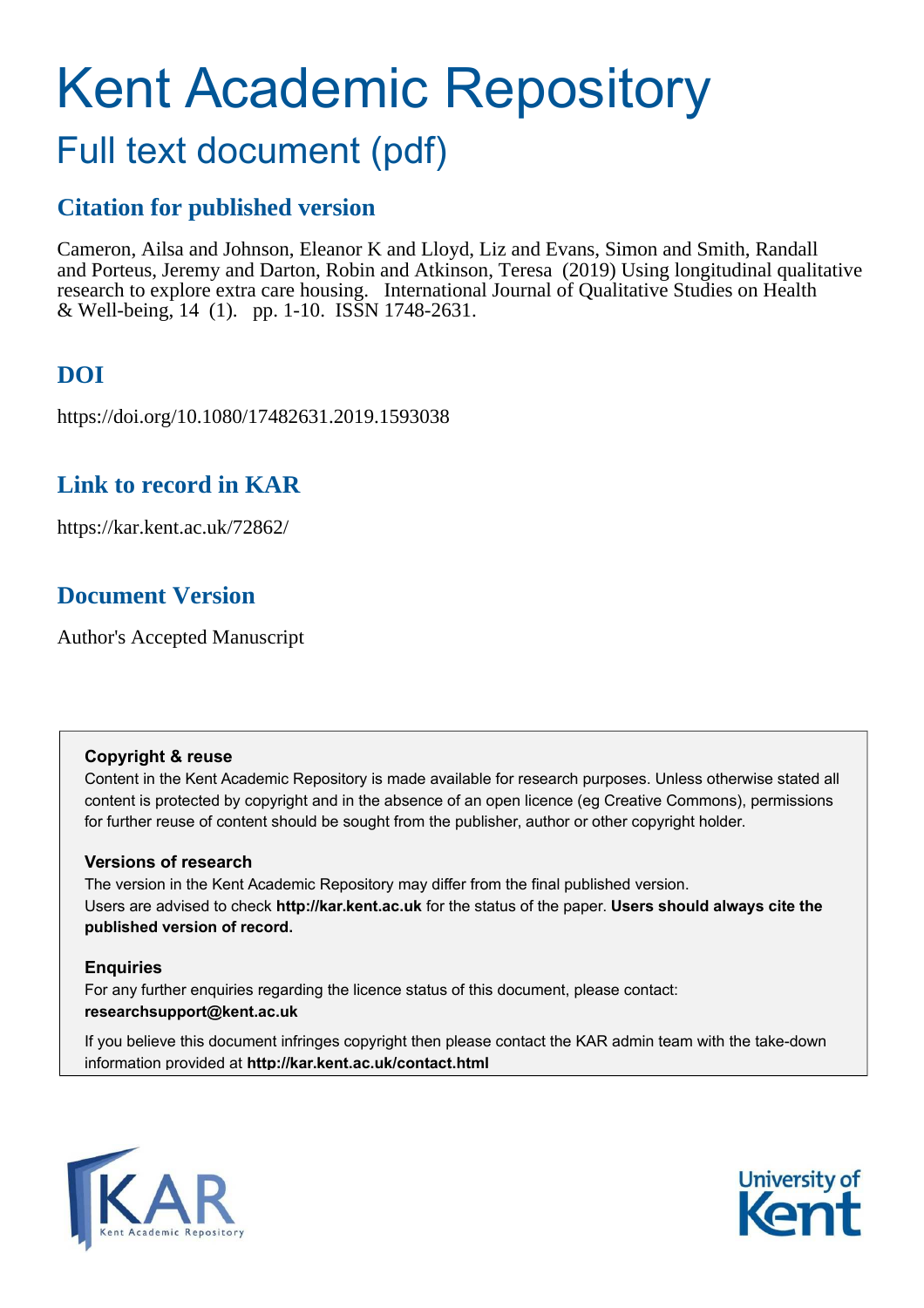#### **Cover page**

**Title** 

Using longitudinal qualitative research to explore extra care housing

#### **Corresponding author**

Ailsa Cameron, School for Policy Studies, University of Bristol, 8 Priory Road, Bristol BS8 1TZ, 0117 9546707, [A.Cameron@bristol.ac.uk](mailto:A.Cameron@bristol.ac.uk) School for Policy Studies, University of Bristol.

ORCiD 0000-0003-0201-0993

#### **Co-authors**

Eleanor K Johnson, School for Policy Studies, University of Bristol, 8 Priory Road, Bristol BS8 1TZ, [Eleanor.Johnson@bristol.ac.uk](mailto:Eleanor.Johnson@bristol.ac.uk) School for Policy Studies, University of Bristol. ORCiD 0000-0003-0968-3859

Liz Lloyd, School for Policy Studies, University of Bristol, 8 Priory Road, Bristol BS8 1TZ, 0117 954 6705, [Liz.Lloyd@bristol.ac.uk](mailto:Liz.Lloyd@bristol.ac.uk) School for Policy Studies, University of Bristol. ORCiD 0000-0002-9624-9614

Simon Evans, Association for Dementia Studies, University of Worcestershire, Institute of Health and Society, St Johns Campus, University of Worcester, Worcester, WR2 6AJ, 01905 54 2511, [simon.evans@worc.ac.uk](mailto:simon.evans@worc.ac.uk) Association for Dementia Studies, University of Worcestershire

ORCiD 0000-0002-2919-8167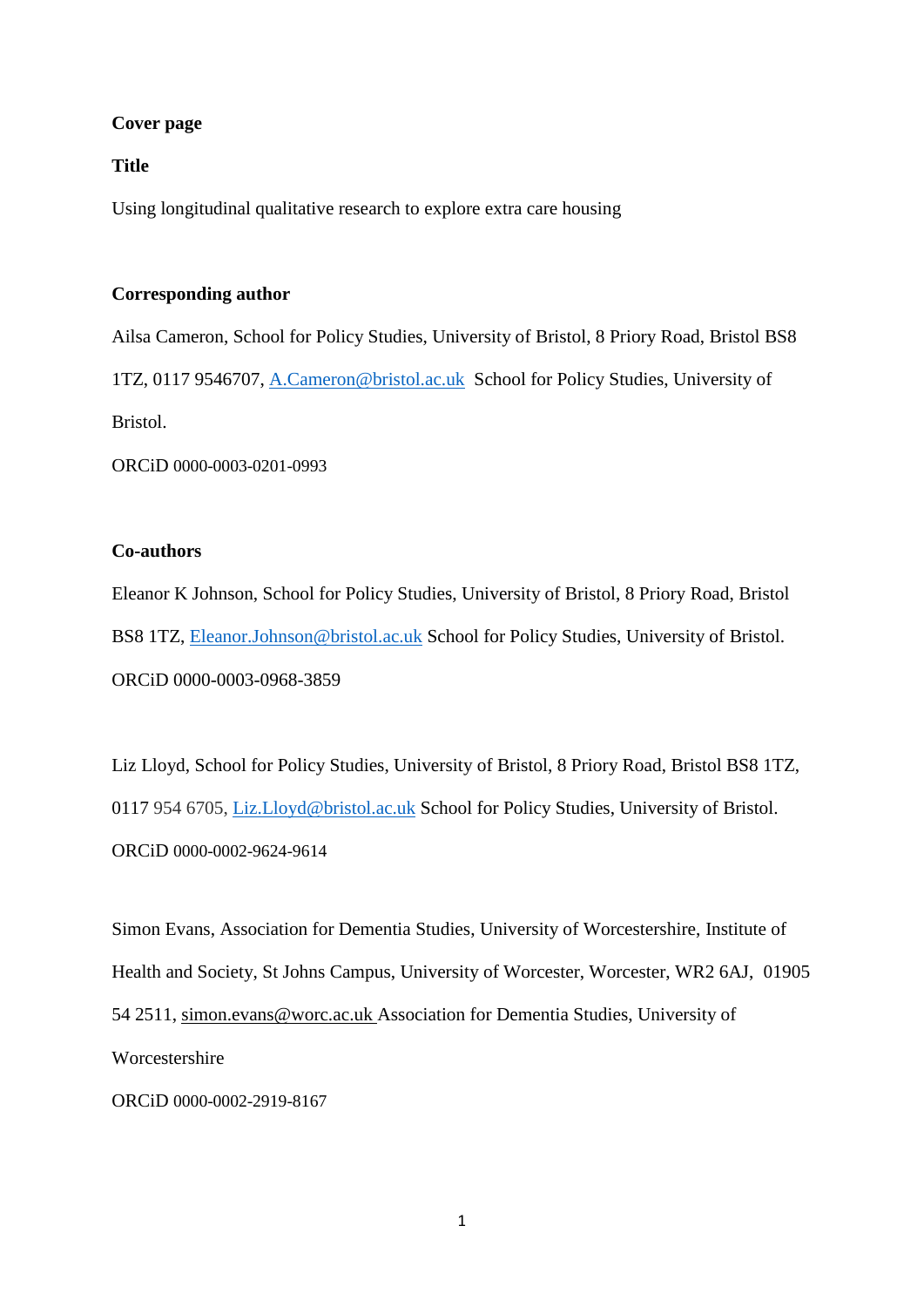Randall Smith, School for Policy Studies, University of Bristol, 8 Priory Road, Bristol BS8 1TZ, 0117 9545585 [Randall.Smith@bristol.ac.uk](mailto:Randall.Smith@bristol.ac.uk) School for Policy Studies, University of Bristol.

ORCiD 0000-0002-7997-5104

Jeremy Porteus, c/o EAC, 3rd Floor, 89 Albert Embankment, London SE1 7TP, 07899 652626, [j.porteus@housinglin.org.uk](mailto:j.porteus@housinglin.org.uk) Housing Learning and Improvement Network. ORCiD N/A

Robin Darton, Cornwallis Building, University of Kent, Canterbury, Kent CT2 7NF, 01227 827643, [R.A.Darton@kent.ac.uk](mailto:R.A.Darton@kent.ac.uk) Personal Social Services Research Unit, University of Kent.

ORCiD 0000-0002-8242-790X

Teresa Atkinson, Association for Dementia Studies, University of Worcestershire, Institute of Health and Society, St Johns Campus, University of Worcester, Worcester, WR2 6AJ 01905 54 2530, [t.atkinson@worc.ac.uk](mailto:t.atkinson@worc.ac.uk) Association for Dementia Studies, University of Worcestershire.

ORCiD 0000-0003-2020-7239

**Word count** 7698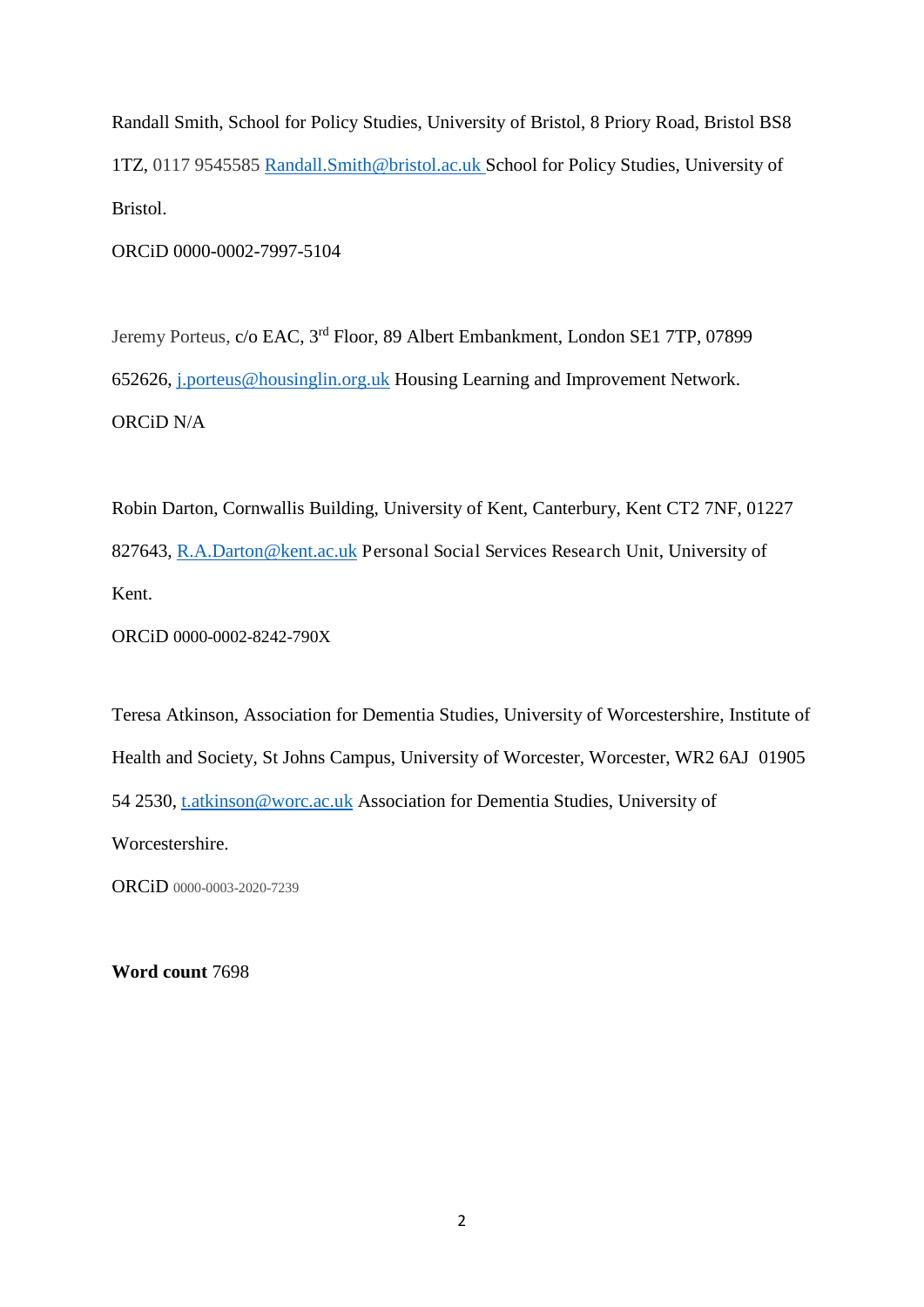#### **Title: Using longitudinal qualitative research to explore extra care housing**

#### **Abstract**

**Purpose**: The process of individual ageing in the context of a care environment is marked by continuity and change. It is shaped by individual, health-related factors as well as by diverse social and environmental factors, including characteristics of the places where older people live. The aim of this paper was to explore how longitudinal qualitative research, as a research method, could be used to explore older people's changing care needs. **Methods**: The study used a longitudinal design to examine how the care and support needs of residents and their expectations of services developed over time and how these were influenced by changes in the organisation of their housing as well as in the make-up of the resident population. Residents were interviewed on four occasions over twenty months. **Results**: The study highlighted the complex ways in which some participants proactively managed the care and support they received, which we argue would have been difficult to discern through other methods. **Conclusion:** The study adds to the growing evidence base that supports the use of qualitative longitudinal research, the approach enables the researcher to capture the diverse and mutable nature of older people's experiences at a time of profound change in their lives.

#### **Key words**

Qualitative longitudinal research; older people; extra care housing; care needs;

#### **Introduction**

In the UK, the increase in life expectancy is frequently associated with long-term health conditions, disabilities and a loss of ability to manage self-care, which have led to increased demand for health and social care services (King's Fund, 2014; Atkinson et al., 2014). Extra care housing (ECH) is a form of housing with care built specifically for older people, often known as 'assisted living' or 'senior housing' in the United States of America, Canada and Australia (Atkinson et al., 2014). ECH has a particular place in the range of social care services. It offers a distinct model which facilitates independent living for older adults with access to care and support when necessary. There is therefore a social and temporal dimension to the study, with attention to the lifecourse experiences of older residents, their perceptions of their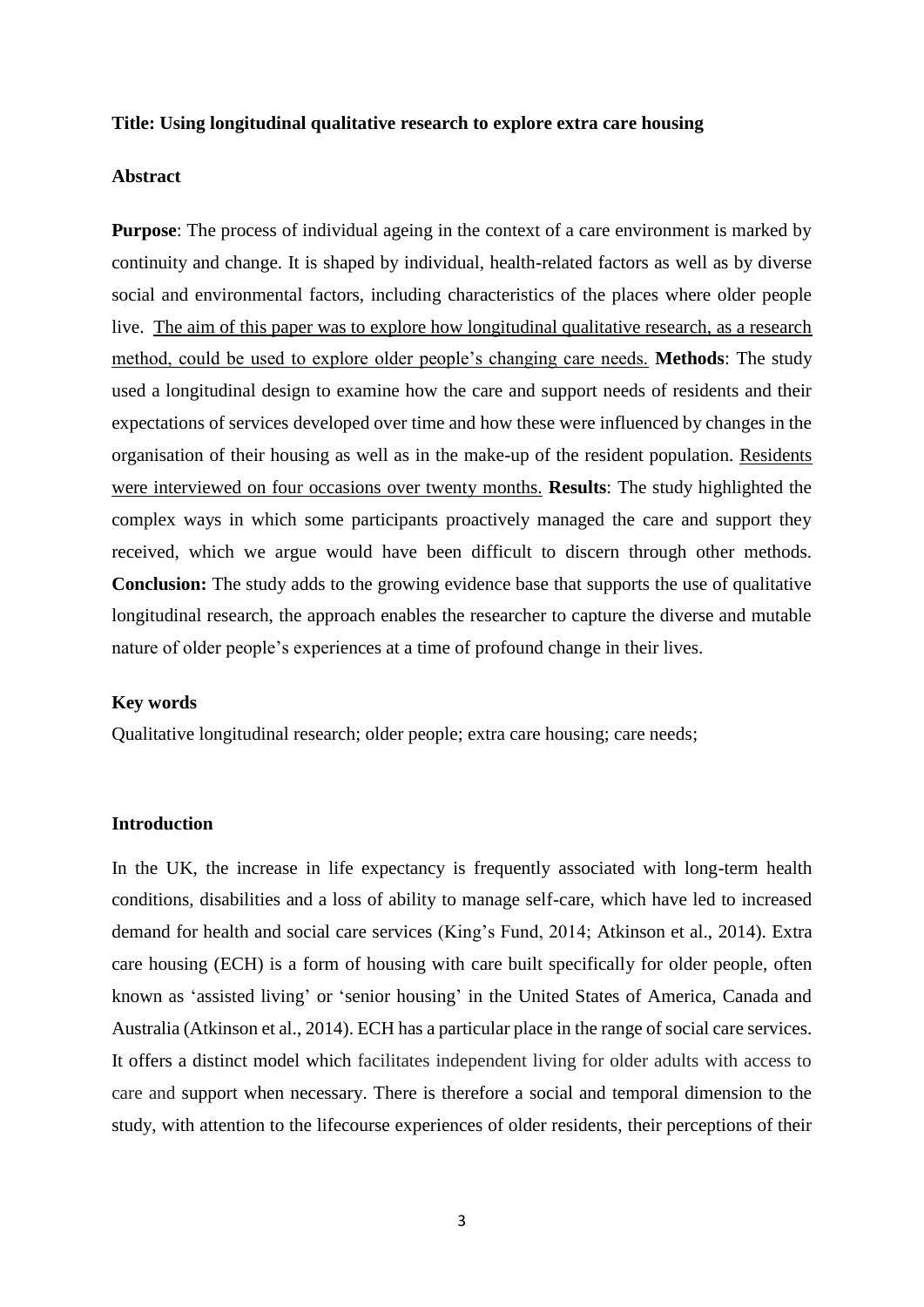health and wellbeing as it changed over time, their experiences of living in ECH, and how these interacted and influenced their perceptions of ageing and receiving care services.

#### The Context of ECH

The concept of the lifecourse focuses attention on time, change and continuity within individual lives and the interrelationship of individual lives and social contexts (Dannefer & Stettersten, 2010; Hareven & Adams, 1982). Individual experiences are shaped by historical period as well as by social and economic inequalities. Moving into an ECH 'scheme' (or facility) is a major event in an individual's life but this event also needs to be understood in the wider social context of housing and care. ECH represents a particular contemporary perception of the optimal conditions for living when in need of care in old age (Shaw et al., 2016). At the same time, it is undergoing significant changes as a result of contemporary political and economic pressures faced in England (Yeandle, 2016). For example, there is an increase in the number of schemes for older people who wish to purchase a place but a shrinking number for those who rely on state support to rent (LaingBuisson, 2016) giving rise to concerns among providers and commissioners about the future of ECH for economically disadvantaged older people.

ECH offers those who need support the possibility of obtaining this in a way that maximizes their capacity for independent living. It thus reflects the paramount cultural values of independence and choice, which are ubiquitous in social policies although severely tested in practice by cuts in public expenditure (Bligh, Cairncross, & Porteus, 2015). Unlike the more communal arrangements of a care home, residents of ECH schemes have their own apartment behind their own front door, which signifies their control over the space they occupy, how they wish to live and who comes and goes. At the same time, care is provided as and when it is needed so that residents can avoid 'the pitfalls of 'staying put,' such as social isolation and 'inappropriate housing' (Callaghan & Towers, 2014, p.1429). Care needs are assessed prior to admission and/or when new needs appear to have emerged. Usually, each individual resident has a plan for care and support provided routinely. In addition, a member of staff is available 24 hours a day, seven days a week, should unexpected needs arise (Atkinson et al., 2014; Darton et al., 2012). 'Care' typically includes personal care, for example help with washing and dressing or taking medication, while 'support' refers to help with domestic chores, such as cleaning, shopping or social activities within the schemes or in local communities (Evans et al., 2017). Care and support is typically provided by an on-site care team or, occasionally in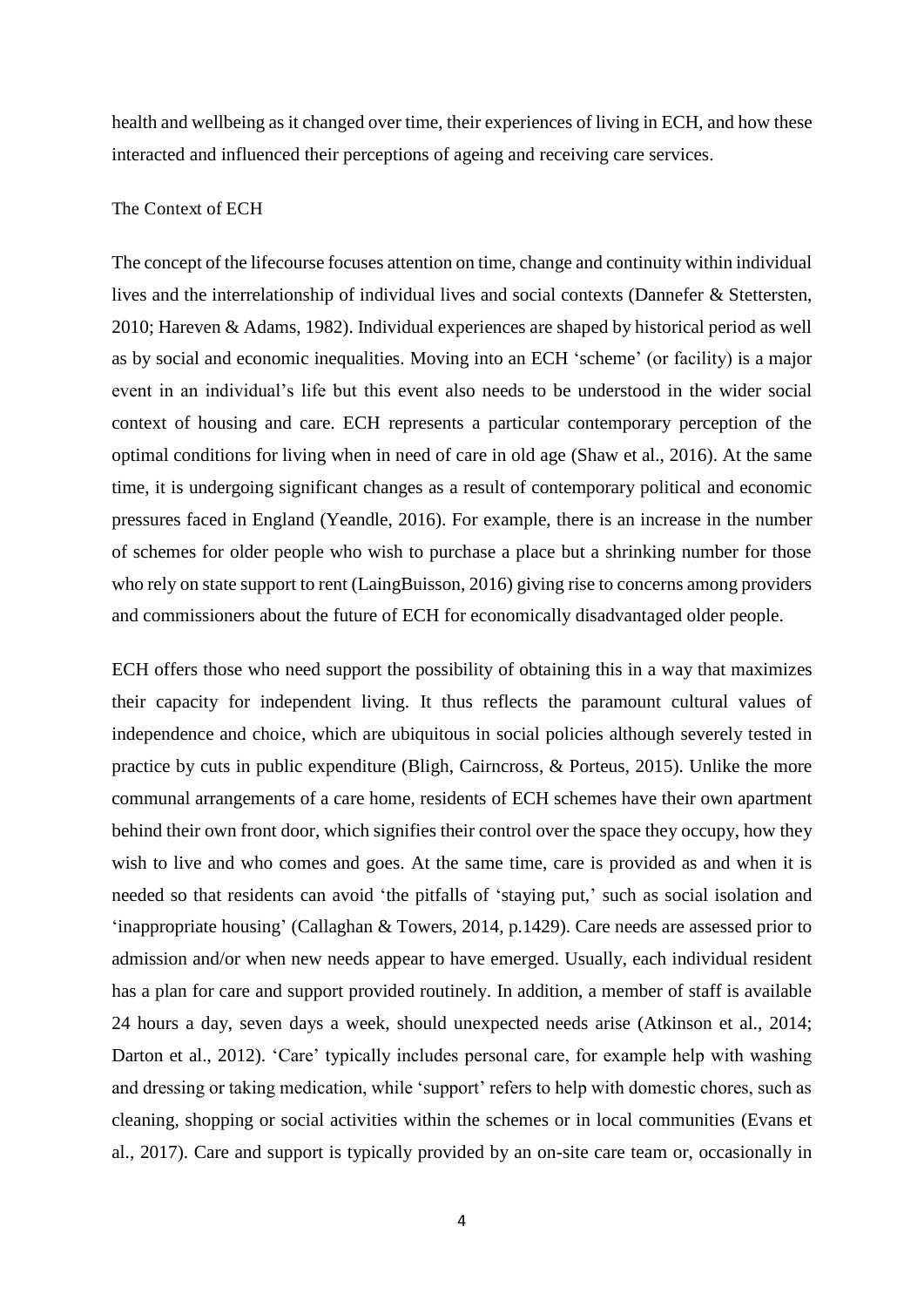keeping with the personalisation agenda, by an external provider if arranged by the resident themselves or by their family members.

#### Balancing Care Needs

An important question facing the providers and commissioners of ECH concerns the combination of individual residents with diverse care needs and how particular combinations shape the overall character of a scheme and its ability to function as a community. Managers of individual schemes generally seek a balance of different levels of dependency among residents: those with no or minimal care needs; those with medium-level care needs and those with high-level care needs (Baker, 2002; Wright et al., 2010). The widespread assumption underpinning this approach is that growing dependency will occur over the course of a person's residency and that, as they age in place at the end of life or move into different settings, new residents with no or minimum care needs will move in. In theory, through this approach, the composition of schemes would be in a state of constant change in terms of the individual residents while maintaining continuity in terms of the overall profile. Not surprisingly, however, such a balance is difficult to achieve in practice (Baker, 2002; Wright et al., 2010). Extended life expectancy at the oldest ages has tended to reduce the death rates of residents and increase the number with high-level care needs, while pressure on public resources has meant that people with high-level care needs are given priority access to publicly-funded schemes over those with lower-level needs. An important element of this research was to investigate how such changes played out in the lives of individual residents' and influenced their experiences of ageing and receiving care.

As a way of enabling older people to adapt to their changing health and capacity for self-care, ECH appears to offer a flexible and supportive option, an ideal compromise between the struggle to cope alone and the dread of traditional residential care. Yet, questions arise about how its implied flexibility actually works in practice, how responsive different schemes are to the changing needs of individuals over time and how ECH can retain its ideal as a way of maximising older people's independence and control when its residents have more complex needs as a result of ill-health and disability.

#### **Contribution**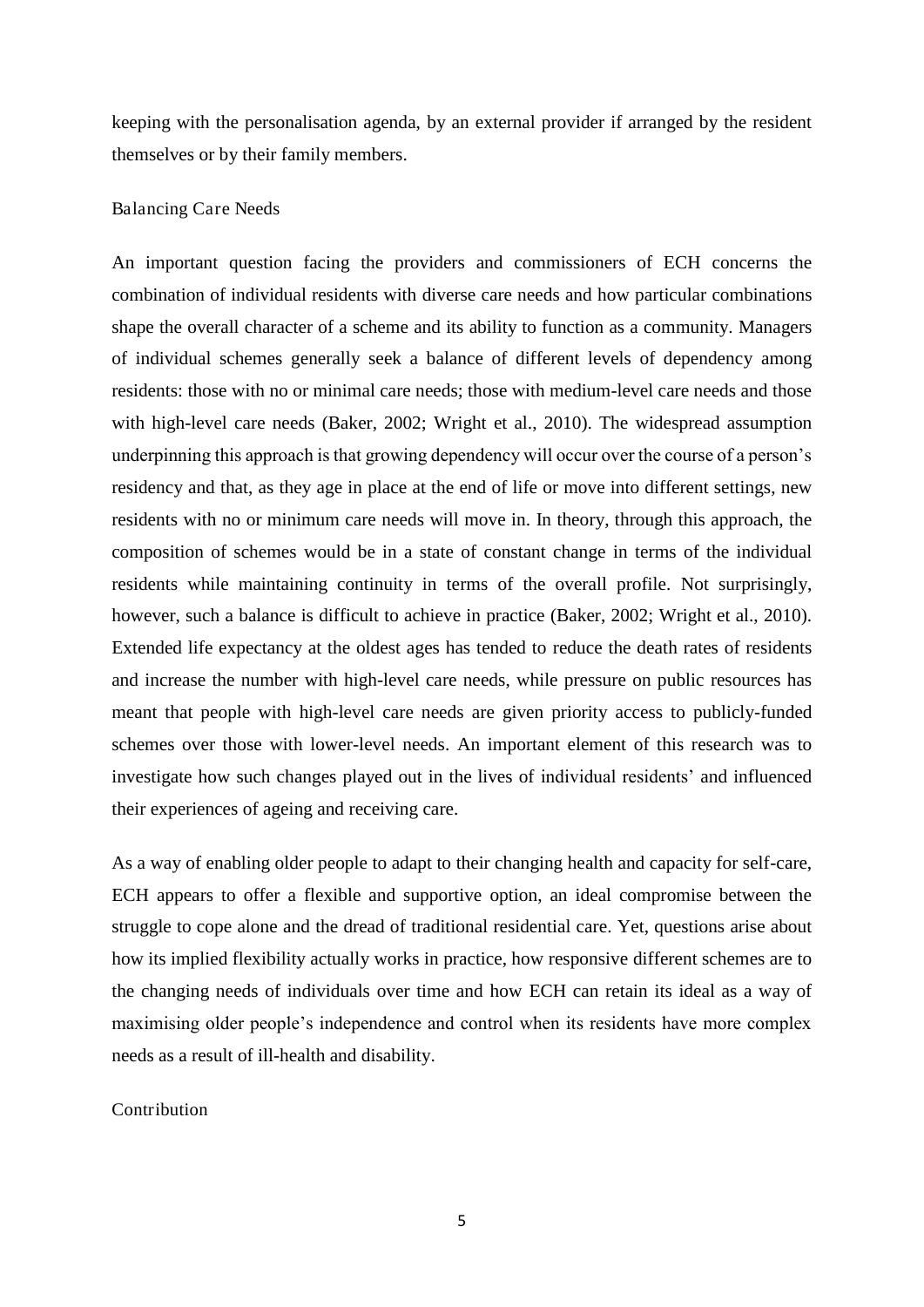Using a longitudinal qualitative research (LQR) approach, the aim of The Provision of Social Care in Extra Care Housing (ECHO) project was to investigate how care is negotiated and delivered in ECH. Focusing on the 'extra care' element of extra care housing services the ECHO project explored the perspectives of residents' on their changing care needs and their experiences of being cared for. Data were gathered through a range of methods in four 'rounds' over the course of one and a half years. The aim of this paper is to explore how longitudinal qualitative research, as a research method, could be used to explore older people's changing care needs. We reflect on the value of the LQR approach for exploring continuity and change at the individual and organisational levels as well as considering its particular strengths in enabling us to identify the interconnections between these different levels. This paper focuses particularly on the perspectives of the residents and draws on data gathered from them directly. The findings contribute to a better understanding of ageing and care as well as providing useful information about the potential of care provision in specialist housing.

#### **Rationale for the research design**

A longitudinal qualitative approach was adopted as the most appropriate for an exploration of processes involved in the giving and receiving of care through a period of individual and organisational change. Longitudinal qualitative research focuses the researcher's attention on both individual and social levels and the interactions between these (Neale & Flowerdew, 2003). It provides a means of understanding how experiences and processes change over time (Corden & Millar, 2007a) and, as Thomson (2007) suggests, allows the researcher to explore the outcomes of changes. Consequently, LQR has particular resonance for policy researchers as

the "long" view offered by qualitative longitudinal research offers the possibility of developing more complex and thus realistic understandings of how and why individuals and communities live as they do as well as the intended and unintended consequences of policies themselves (Thomson, 2007, p.572).

Corden and Millar (2007b) note the importance of lifecourse approaches which address the significance of time and change, especially in periods of transition. The decision to move to ECH is deeply significant in terms of individual ageing and might be regarded as a major transition in the lifecourse (Grenier 2012). Moreover, our research focused not only on the individual residents but also on the ECH schemes as organisations, whose approach and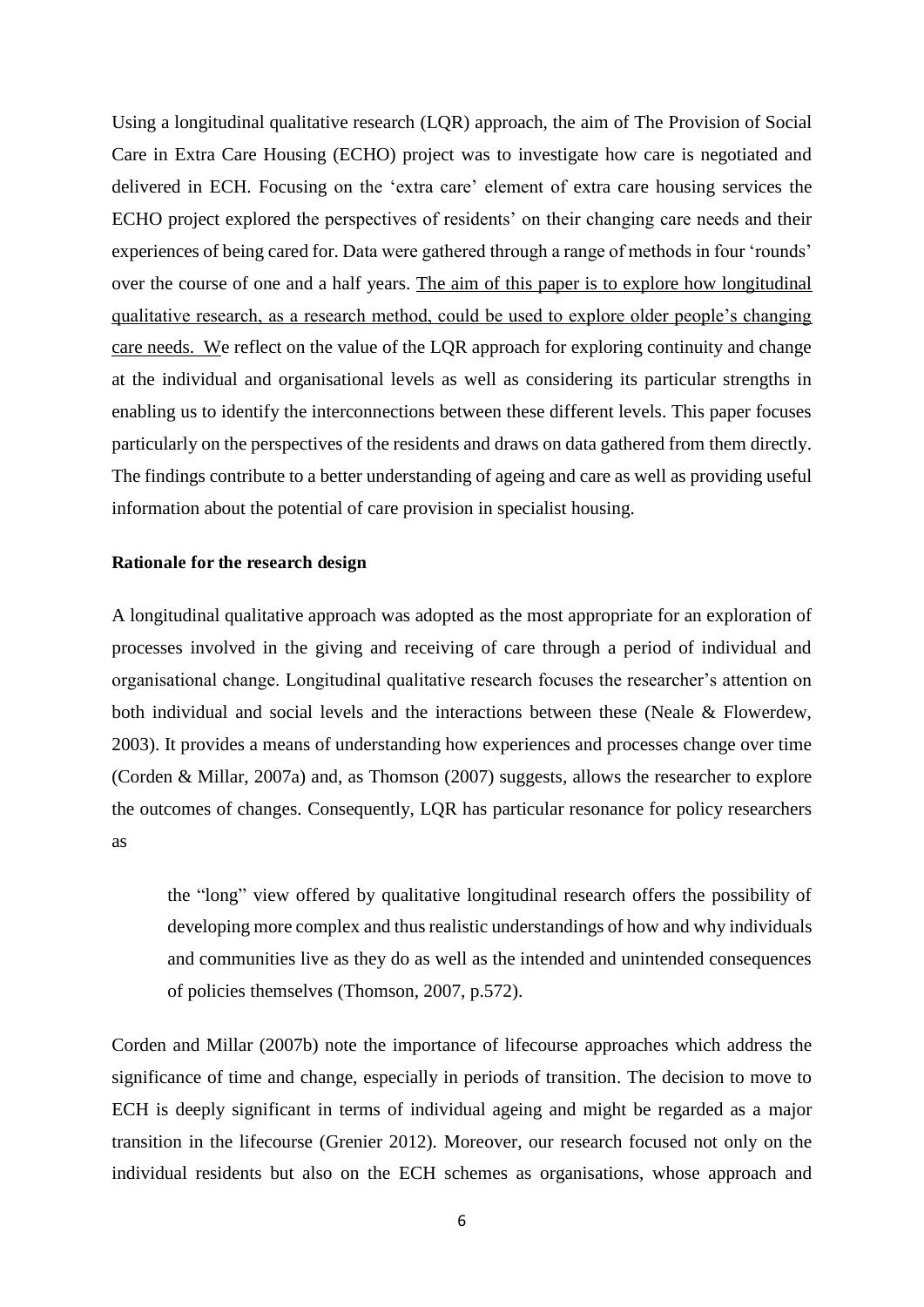capacity to care is shaped by broader economic and political contexts. There were, therefore, interconnections between individual experiences and the life of the organisation where the research took place.

In the context of ageing and social care, the transitions that participants are living through can be difficult to discuss, especially when participants are in need of personal care and when their ability to manage their daily routines independently has diminished. A major advantage of LQR methods is that interviews carried out over time promote familiarity and trust between participant and researcher and enable a researcher to raise sensitive topics at the more opportune moment, so avoiding the possibility of raising feelings of embarrassment that would be more likely in a one-off interview (Anonymous 2017).

There is no accepted standard concerning the duration of longitudinal research (Corden & Millar, 2007b). What is significant is that there should be an expectation that change will occur over the timeframe selected. For this study, an 18-month period for fieldwork was selected based on previous experience of longitudinal research with older people (Anonymous 2014), which suggested that changes in care needs would be evident amongst our sample within this time frame. Additionally, we expected that within this timeframe there would be significant changes in the social care policy and practice contexts within which ECH operates and we were confident that we would be able to obtain evidence on the impact of these changes on the schemes in our fieldwork.

#### **Methods**

We recruited four ECH schemes to take part in the study, one of which provided specialist support to people living with dementia. These schemes were based in two areas: a unitary authority (Area 1), and a county council, two-tier authority (Area 2). Each scheme was visited on four occasions, at six-month intervals and data were gathered through semi-structured interviews (with residents, managers, care staff and local commissioners of housing and care); analysis of documents and unstructured observations. The analysis of documents, such as annual reports, provided valuable contextual information about organisational priorities and values. The observational data helped shape questions asked in the interviews with residents, for example in relation to opportunities to take part in social activities. This paper reports data gathered primarily from the interviews with residents.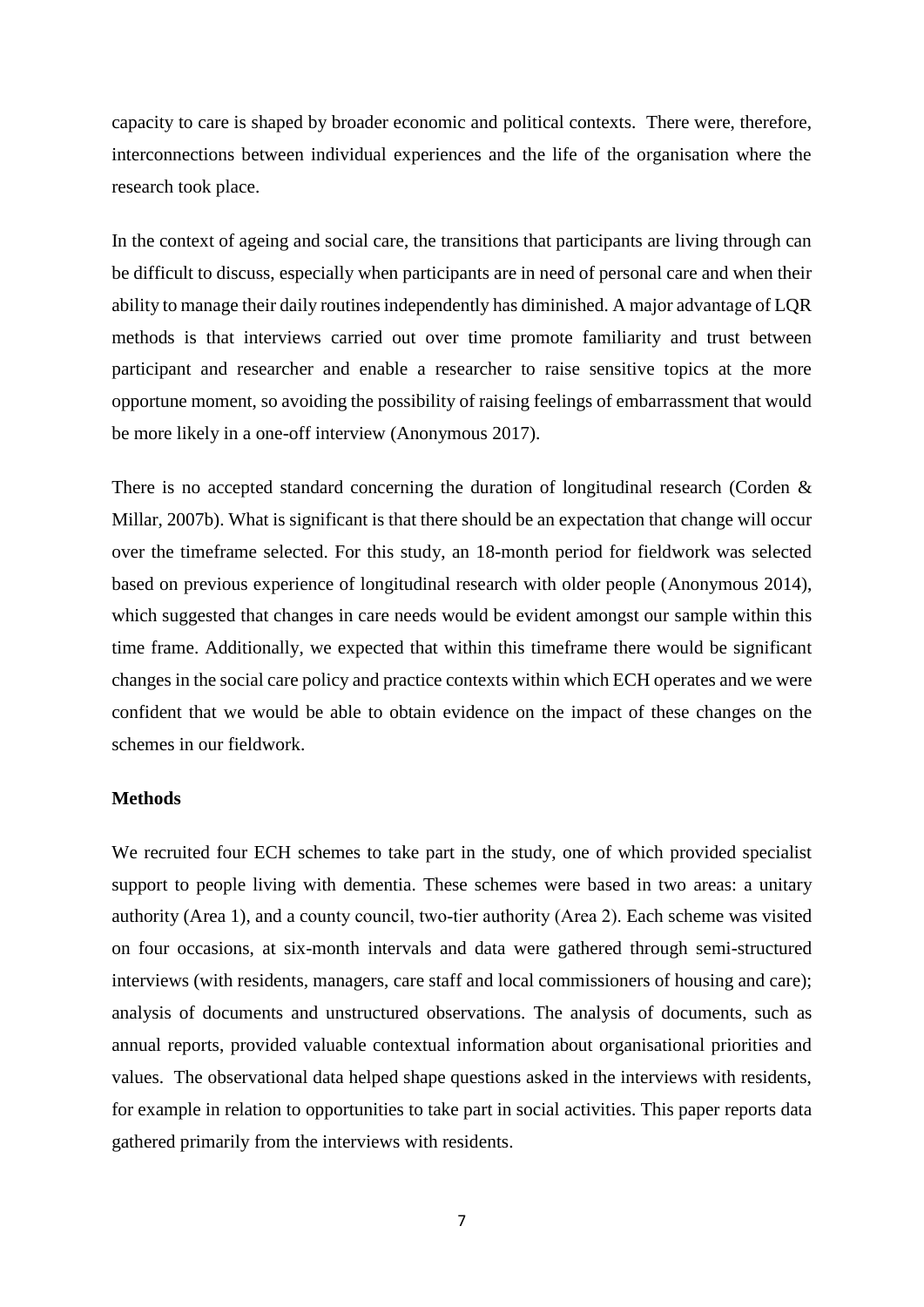Our intention was to recruit 10 residents at each site and interview them four times over 18 months. Mindful of the potential for high attrition rates (Mody et al., 2008), we recruited between 12 and 15 residents at each site. In total, 51 residents took part in the first round of interviews. They ranged in age from 54-97. There was some diversity in the ages of participants between sites, with the majority of participants at site A being in their 60s whilst the majority of participants at site D were in their 80s or 90s. In order to reflect the diversity of existing ECH residents, we spoke to both 'new' and established residents with the length of time that participants had spent living in ECH at the point of our first interview ranging from one month to 19 years. The majority of participants had lived in ECH for less than two years, reflecting the fact that site C was a newly established ECH site and site D had recently been extended to accommodate more residents. Ten male residents and forty-one female residents participated in interviews. Whilst the majority of participants were widowed  $(n=22)$ , 14 were divorced or separated, seven were single, and eight were married. All eight participants who were married lived in ECH with their partners. Every resident whom we spoke to disclosed some form of illness or chronic condition. Many had issues with poor mobility and/or arthritis and some had a history of mental health problems, a stroke, cancer, and/or heart problems. Despite this, 19 participants reported that they did not receive any care provision at the time of our first interview. Others received care or support ranging from short 'welfare check visits' to four prolonged visits per day. The table below reports how many residents took part in each round of interviews.

#### [Table 1 here]

Interviews in round 1 covered biographical details (including age, relationship status, and the length of time that they had lived in their ECH scheme) as well as residents' reasons for moving into ECH, their participation in social activities, their social contacts, health status, their care plans, their experiences of care and whether their needs and experiences had changed over time. These interviews lasted between 20 and 75 minutes with the average at approximately 50 minutes. Subsequent interviews (rounds 2-4) explored any changes in their need for or provision of care and the factors that lay behind any changes. These interviews were usually shorter than interviews in round 1, lasting between 21 and 37 minutes. Analysis of data from each round yielded themes that were followed up in subsequent rounds. For example, loneliness and isolation emerged as themes to be followed up and explored in greater depth. Two of the interviewers (initials) had experience of LQR while the third (initials) had research experience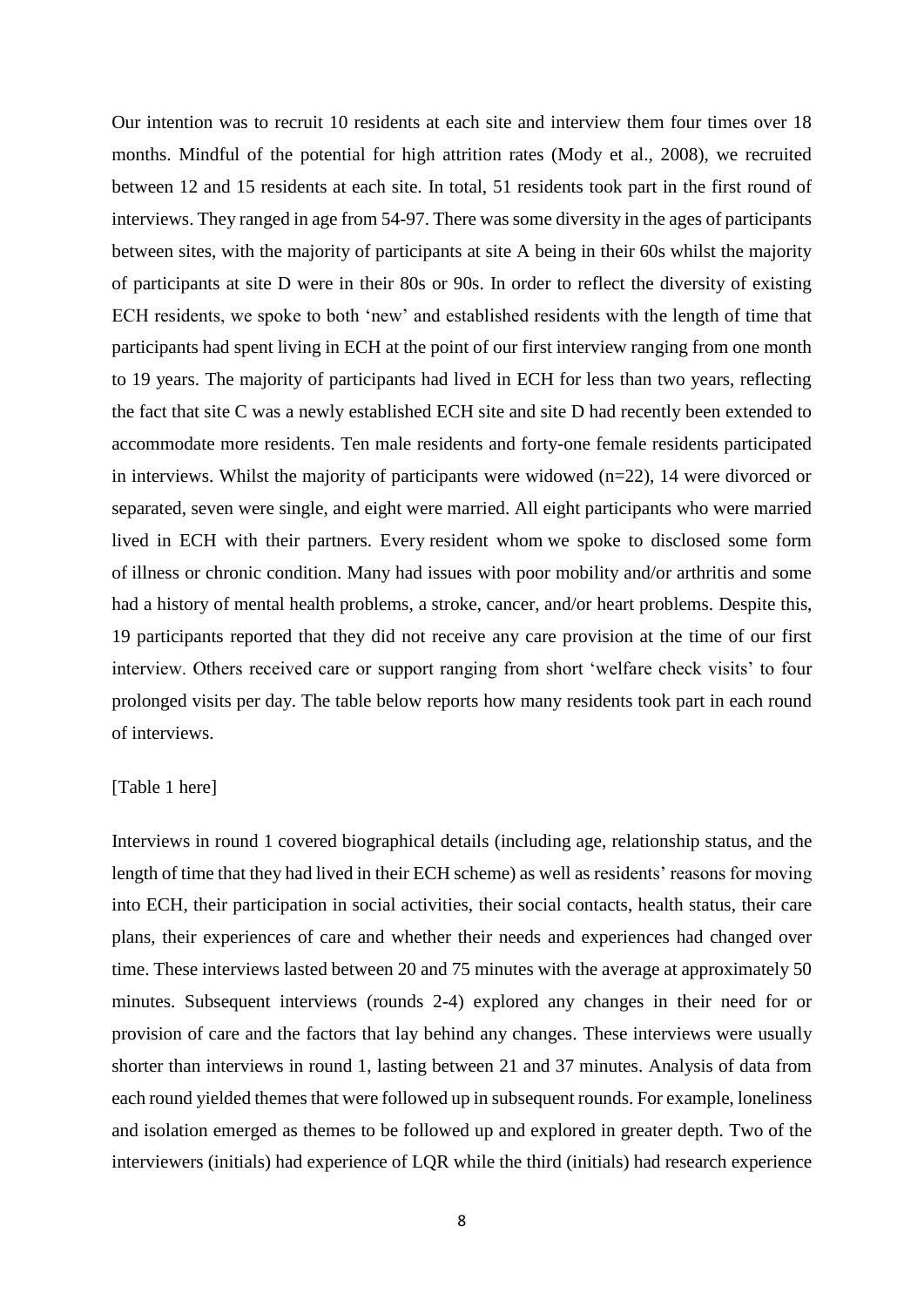with people living with dementia. After each visit the researchers made brief fieldnotes, for example noting changes in the activities provided for residents. These fieldnotes informed the analysis of interview data as well as the subjects explored during subsequent rounds of interviews. None of the participants were known to the interviewers prior to the start of the research.

All interviews were audio recorded and transcribed in full by a university-approved transcription service or by a member of the research team. Thematic analysis of the transcripts was led and managed by (initials). A sample of eight transcripts from the first round were read and independently coded by members of the research team using a priori codes drawn from the literature as well as thematic codes which emerged inductively from the data. Discussion of these led to the development of the initial coding frame which was used to code the first round of resident interviews using NVivo software. The coding frame was supplemented with additional codes as they emerged inductively both during the course of coding and following each subsequent round of interviews. Analysis of longitudinal qualitative data is a complex process and can be carried out both cross-sectionally, in this case considering all residents' experiences at a specific moment in time, or longitudinally to understand each individual resident's experiences over time (Calman, Brunton, & Molassiotis, 2013). Data can also be analysed thematically over time. Our approach combined longitudinal and thematic approaches. For example, we analysed how an individual resident's needs for care changed over time and specific themes over time as they emerged. These themes included, for example, residents' perceptions of the resident profile of their schemes and changes in staffing. The themes presented in this paper were chosen to illustrate the contribution that a longitudinal approach can make to our understanding of ECH.

#### **Ethical issues**

The ethical issues faced by researchers undertaking LQR studies are, in the main, the same as those faced in any social research project, although they may be intensified because of the additional demands placed on participants' time and attention (Corden & Millar, 2007b). In our study, the potential ethical issues were made more complex because of the age of our resident participants and their health conditions throughout the study. Ethical approval was provided by the National Social Care Research Ethics Committee, reference 15/IEC08/0047.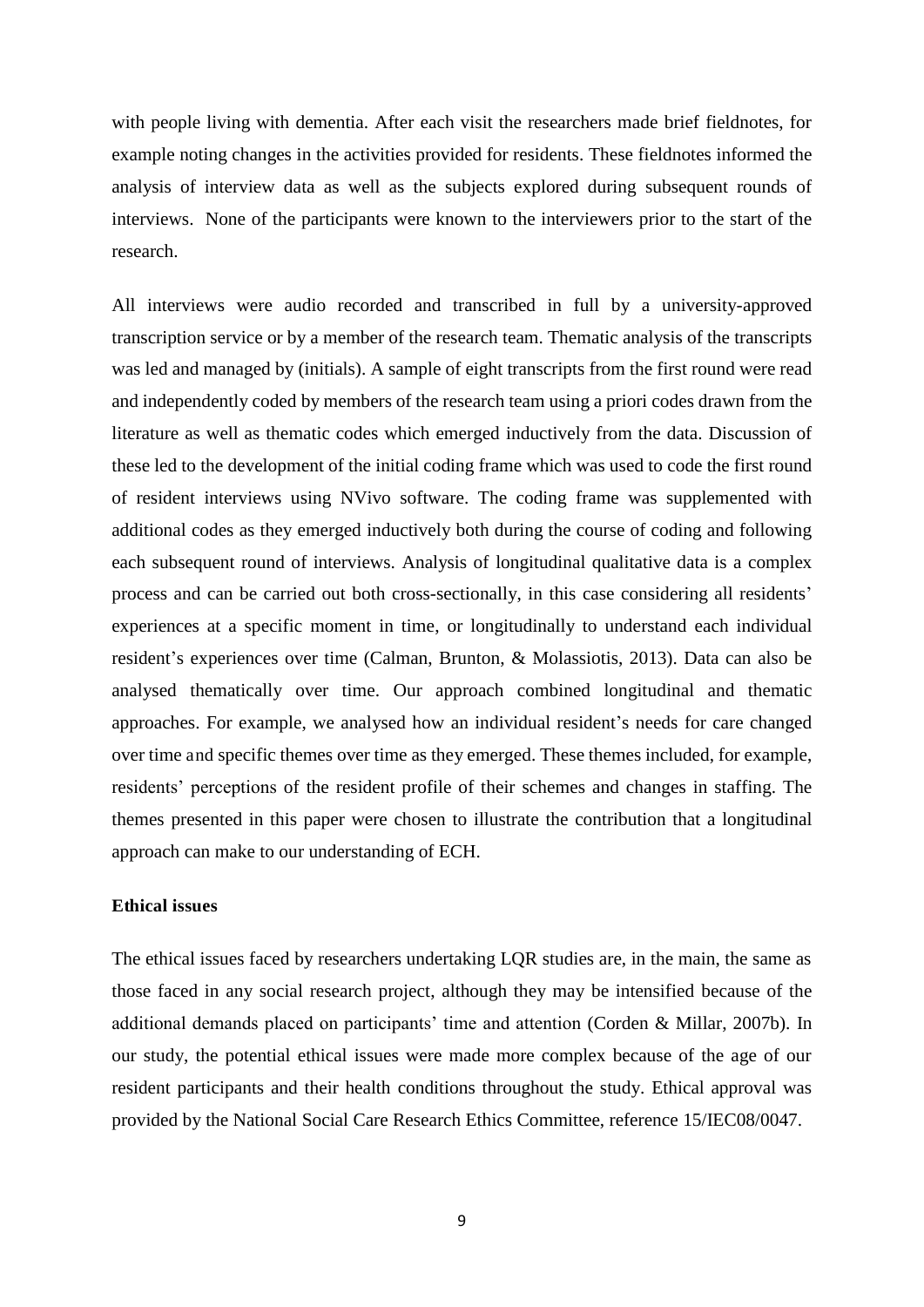We visited each site to introduce the study before beginning fieldwork. This enabled us to explain the aims and objectives of the study to managers and to secure their personal support for the research. We left information sheets to be circulated to residents and staff. Any resident who wished to participate approached their scheme manager who organized interview dates. We recruited approximately two thirds of our sample at each scheme through this approach and relied on word of mouth amongst residents to recruit the remaining participants.

Informed consent, anonymity/ confidentiality and safeguarding were all important ethical considerations. All participants were informed about how data would be stored and used anonymously, as well as the limits to confidentiality, and their written consent was given prior to the commencement of each interview. Anonymity and confidentiality are key issues in ensuring the ethical probity of research. Participants' agreement to take part in the study was based on our agreement to maximise the anonymity of individuals as well as that of the ECH schemes where they lived. Given the potential for participants to reveal that they might be at risk of harm – to themselves, or from a care worker or fellow resident – we offered all participants limited confidentiality and developed a protocol by which members of the team would review and, where appropriate, report any concerns raised. On one occasion, we followed-up with a resident an issue that they had spoken about to us and reported to the scheme manager as we wished to make sure that it had been dealt with to their satisfaction.

Asking residents to reflect on changes in their life circumstances can cause distress. To manage this eventuality, we agreed that if a resident became upset during an interview we would change the line of questioning or terminate the interview. Although we never had to end an interview, we did, on occasion, change the line of questioning when we thought participants were becoming upset, usually in response to questions about loneliness but, sometimes, as they reflected on changes in their health.

Although we wanted to include the experiences of people living with dementia in ECH, we decided to include only those who had the capacity to consent to take part in the research. In these cases, our approach was informed by Dewing's (2008) five-step process consent method. This involved considering how participants with dementia might communicate and express their wishes to engage in the research in distinct ways, such as through verbal and non-verbal indicators and through implied meanings rather than intellectually correct language. The process consent method required that we engaged with managers, care workers and/or residents' families to establish the usual level of wellbeing of participants with dementia and,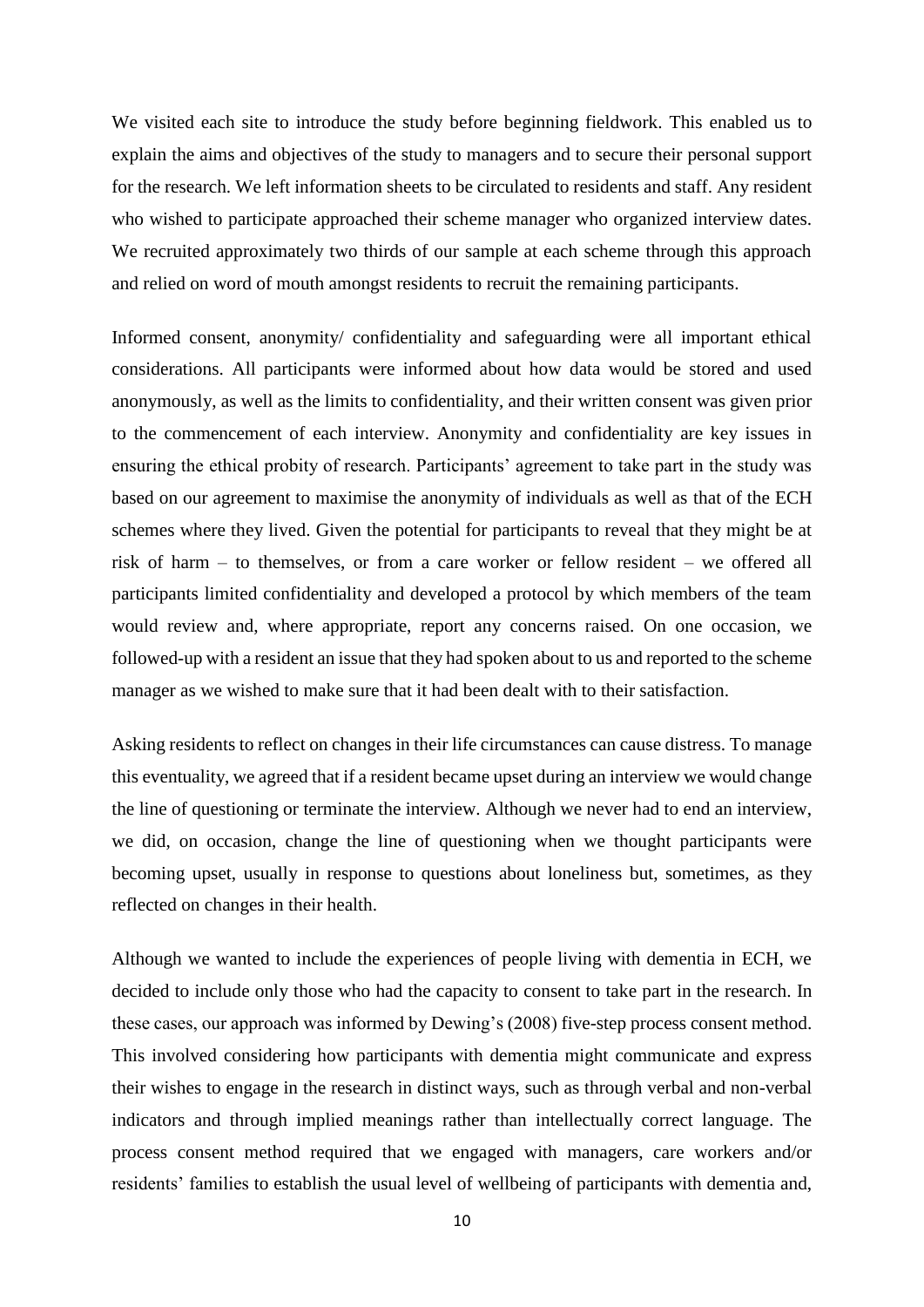in turn, the basis for consent for each individual. We monitored consent in this way on an ongoing basis, both re-establishing the basis for consent on each of our four visits and during interviews if it appeared that a participant's ability to communicate had become severely reduced. Over the course of the study, we determined that participating in the study was no longer in the best interests of three participants because their dementia had progressed and, in consequence, their ability to communicate how they felt about engaging in the research was severely reduced. These three participants took no further active part in the study. Additionally, seven participants were lost to the study. Three died, two entered nursing homes and two decided to withdraw. A further six participants were unable to take part in all four rounds of interviewing, due to ill-health or hospital stays.

#### **Results**

To illustrate how a longitudinal design informs our understanding of ECH, we present below data addressing our first objective in three key themes, which relate to the experiences of residents: the changing care needs of residents; residents' perspectives on the mix of residents in ECH schemes where they lived, and residents' perspectives on organisational changes.

#### **Changing care needs**

Over the course of the study, 13 out of the total sample of 51 residents reported that their care or support needs had changed, such that the total number of hours of care which they received had increased or decreased, either on a temporary or permanent basis. For example, at site D, resident D4 [aged 75] reported at our first visit in January 2016 that having recently recovered from a fall she had stopped receiving the temporary additional care which began following her fall. She said:

I needed help then and they were brilliant then, but I had to go to hospital in the end. … then I came out of hospital and they [care staff] helped me again for a little while but now I'm able to do things for myself but I will need them again because me leg is getting… I've had ulcers on my leg and I'm going to need someone to help me with stockings.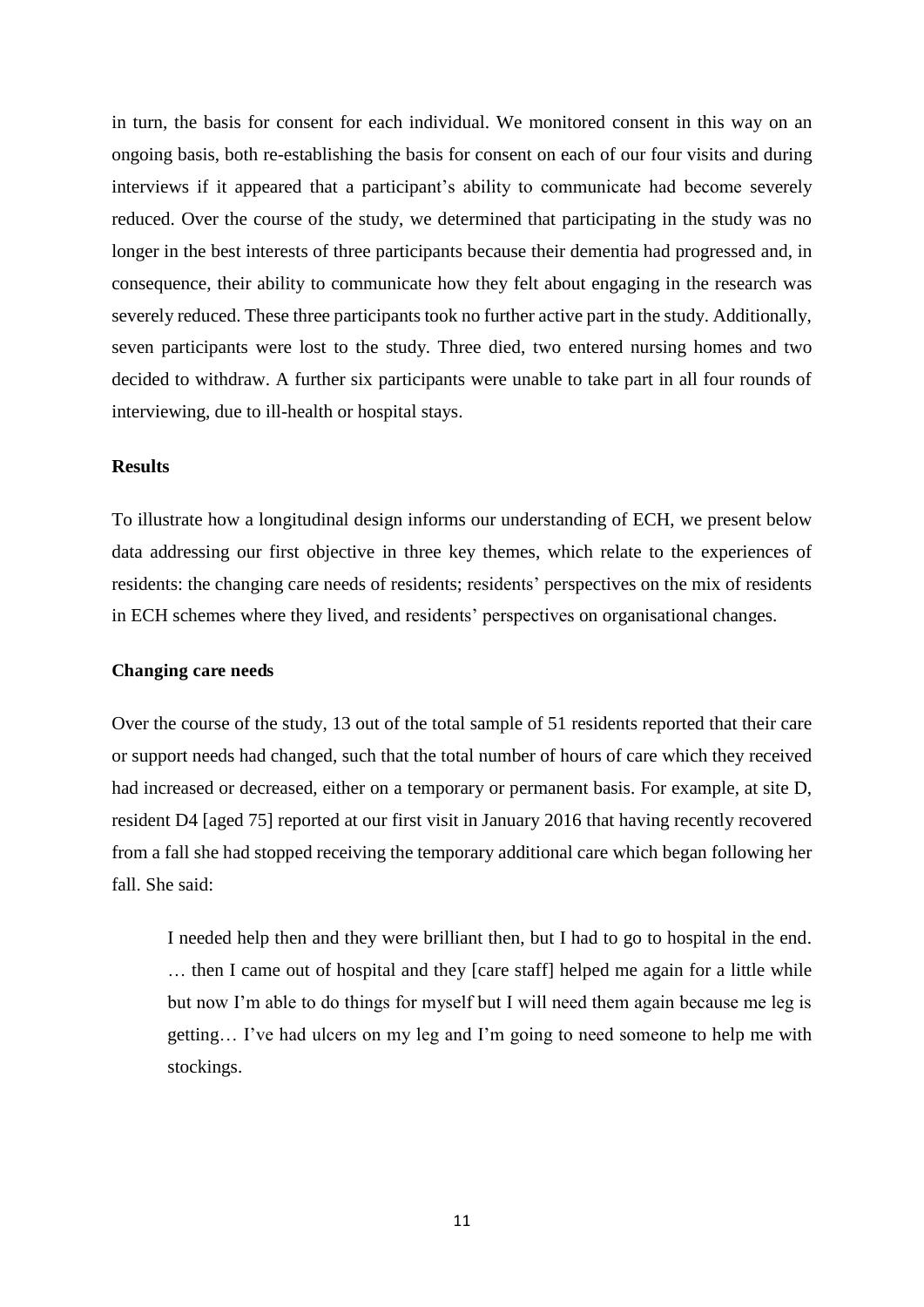During our second and third visit, the same resident told us that she was still managing without any 'extra' care. However, by the time of our final visit in the spring of 2017, her health had deteriorated and she was receiving care on a permanent basis to:

put a stocking on for me because I can't do that myself. I can take it off and you know cream my leg and everything but I can't get the stocking on. So they come in and do that but that's the only care I get really.

At site B, resident B2 [aged 97, with heart problems and receiving chemotherapy for lymphoma] told us on our first visit that she didn't receive any care or support, she said 'Whatever I do, I do myself.' By the time of our second visit, however, the picture had changed and she told us:

I used to do everything myself and now I've got my niece doing my washing and just tidying up round here for me so I haven't got that to do and I've got a carer come in every night at six o'clock to see if I'm alright but it's foreign to me you see because I used to do everything myself. I just can't do it. I just haven't got the energy.

The idea of having a daily visit from a care worker was suggested to resident B2 by her general practitioner, who suggested that care workers visited her every evening. At this stage, she was also being visited by a district nurse. During our third interview, resident B2 told us that she had 'sacked' the care worker after a matter of weeks, resisting the need for a daily visit, and had told the scheme manager 'I don't want them anymore and I didn't have them anymore.' At the time of our fourth and final visit to site B, this resident had moved into a nursing home following a further decline in health.

A small number of residents at the specialist dementia scheme, site C, also told us about their changing care needs. During our first round of interviews, resident C11 [92 years old] told us 'I'm alright at the moment the way I go on. I mean there will come a time when I shall need more care and I shall have to pay more you know, fair enough.' By our fourth visit, resident C11 told us 'everything's changed', she said:

now the carers have to do the cleaning and I pay for half an hour's cleaning, £8.00, and that's been happening about the last three or four weeks, but they're here for ten minutes … well unless I stand over them, I'm about to grumble about paying for that.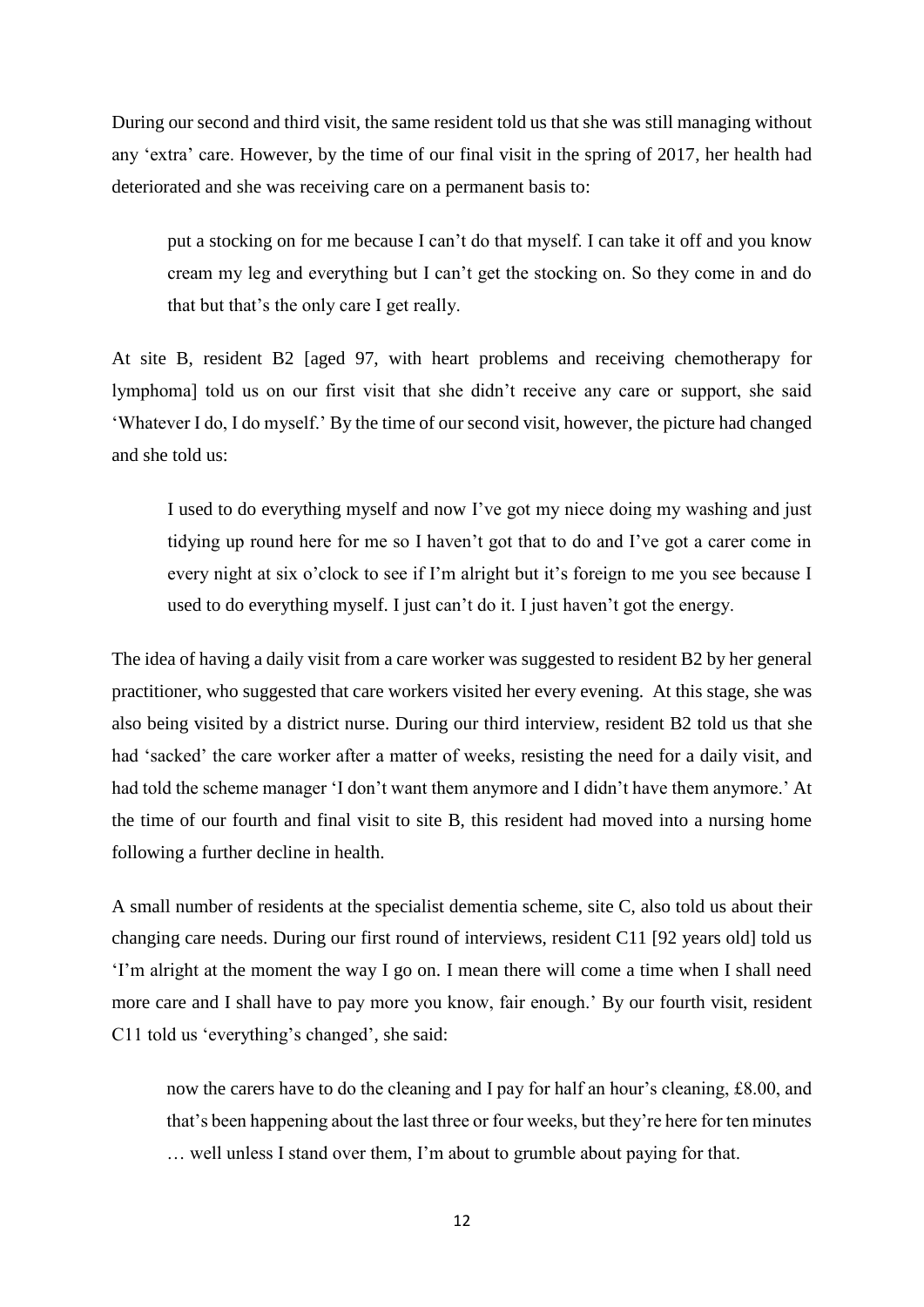The majority of residents from the four schemes who took part in the study received care and support from the on-site care team but six residents told us that they had chosen to receive all, or part of, their care and support from an alternative provider. While these arrangements remained in place for most residents, a small number of participants reported that they had changed providers over the course of the study. At site A, resident A1 [aged 57, with epilepsy and a history of heart attacks and strokes] received care and support from the on-site team as well as from an independent agency, who cleaned her flat. During her first interview, she told us that she had recently been in hospital and that, on her return, she had had regular visits from the on-site carers who would pop in 'to check on me and then they'd ring me and ask me if I was alright on the phone and if I wasn't well I just had to press the buzzer.' During her third interview, she told us that she continued to have four visits a day from the on-site care team to help her with administering medication but that she had recently decided to discontinue support visits from the external agency, inferring that the service was expensive and deciding that, given her improved health, she would clean her flat herself. She said:

I don't have my cleaning done no more because they charge £12 for washing and other things. I couldn't do it before, but I am moving my legs and my back a bit. I know they are going to give me some steroids in my back and give me a course of things to do so I don't mind doing my own [cleaning]. So I got on with doing things. If I can I do it.

In this sense, taking a longitudinal approach allowed us to demonstrate how some residents decided to manage how their changing care and support needs were responded to and by whom. Residents gave a number of reasons for making changes to the timing, content, and/or provider of their care and support. Whilst, most often, these changes were born out of a change in the nature or degree of a resident's care needs, other residents described making changes due to the costs of care or support (resident A1), the poor quality of care provided by an external agency (resident A6), or because on-site care team would not be able to provide the specialised support which was required, such as counselling (resident B4).

#### **The changing mix of residents**

In common with previous research on ECH (Callaghan, Netten, & Darton, 2009; West, Shaw, Hagger, & Holland 2017), the changing mixture of residents living in ECH was a topic that most participants talked about. Many of the participants at sites A, B and D thought that new residents were moving into ECH with higher and more complex needs than they had done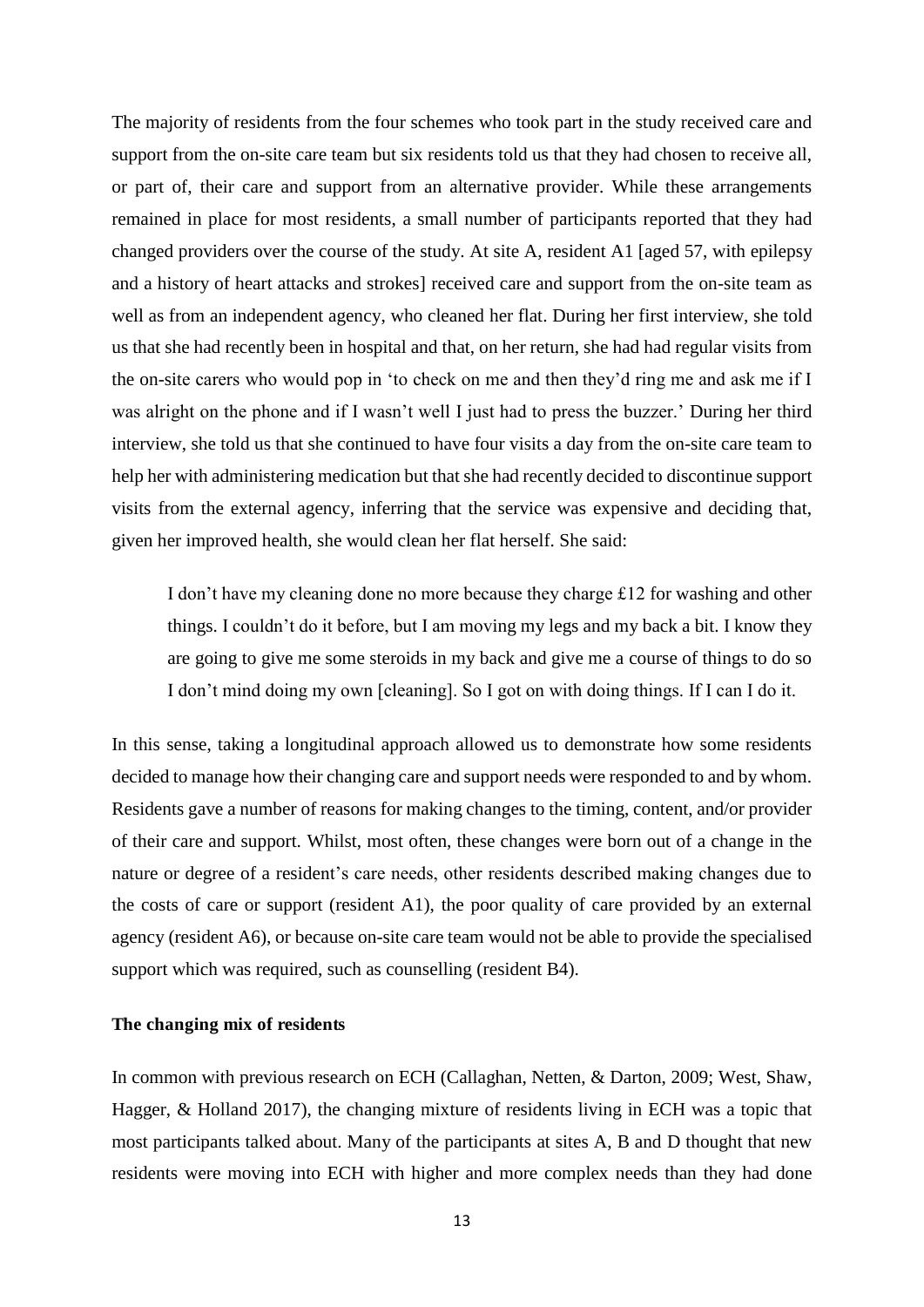previously. These perspectives were borne out in an interview with a local commissioner of housing with care in sites A and B. This commissioner told us that the local authority had recently decided to change their practice so that, to be eligible for a publicly funded place in ECH, an individual must be in need of a minimum of five hours of care per week. Although this change in practice is not uncommon (see Wright et al., 2010), our LQR approach was able to capture its unintended consequences on the everyday experiences of residents living in ECH.

At our first visit to site B, resident B5 [aged 89 years] told us that she had moved in 12 years ago, at the same time as four other people from the same estate where she had lived, which was due to be demolished. She described how, alongside these four individuals, she had formed a residents' committee and organized events:

We had holidays away, sort of [name of place] and places. No, it was a very full life when I came here first ... but then of course it petered out gradually, because as I said, we're all getting older and things became more difficult for people.

Also during her first interview, resident B5 described how, although there were still activities organized for residents, fewer people attended these. She attributed this poor attendance partly to the death of her original group of friends but, also, to her perception that there were an increased number of residents at site B who had dementia. She said that these residents 'don't take part ... we don't get any new faces because they seem to want to stay in their flats.' Similar findings have been highlighted in other studies (see West et al., 2017).

The picture had changed a little at the time of our second interview with resident B5, who noted that, although it was 'a different set up to when I came', two new residents had recently moved in, both of whom attended activities:

and they're a boon because they are a lot younger and you know, sort of with their ideas and that, but that's good, that's good, but until then it was the same people all the time.

By our third visit to site B, there were new organized activities, partly at the behest of the new younger residents, with the result that these events were more vibrant and more residents took part, resident B5 noted: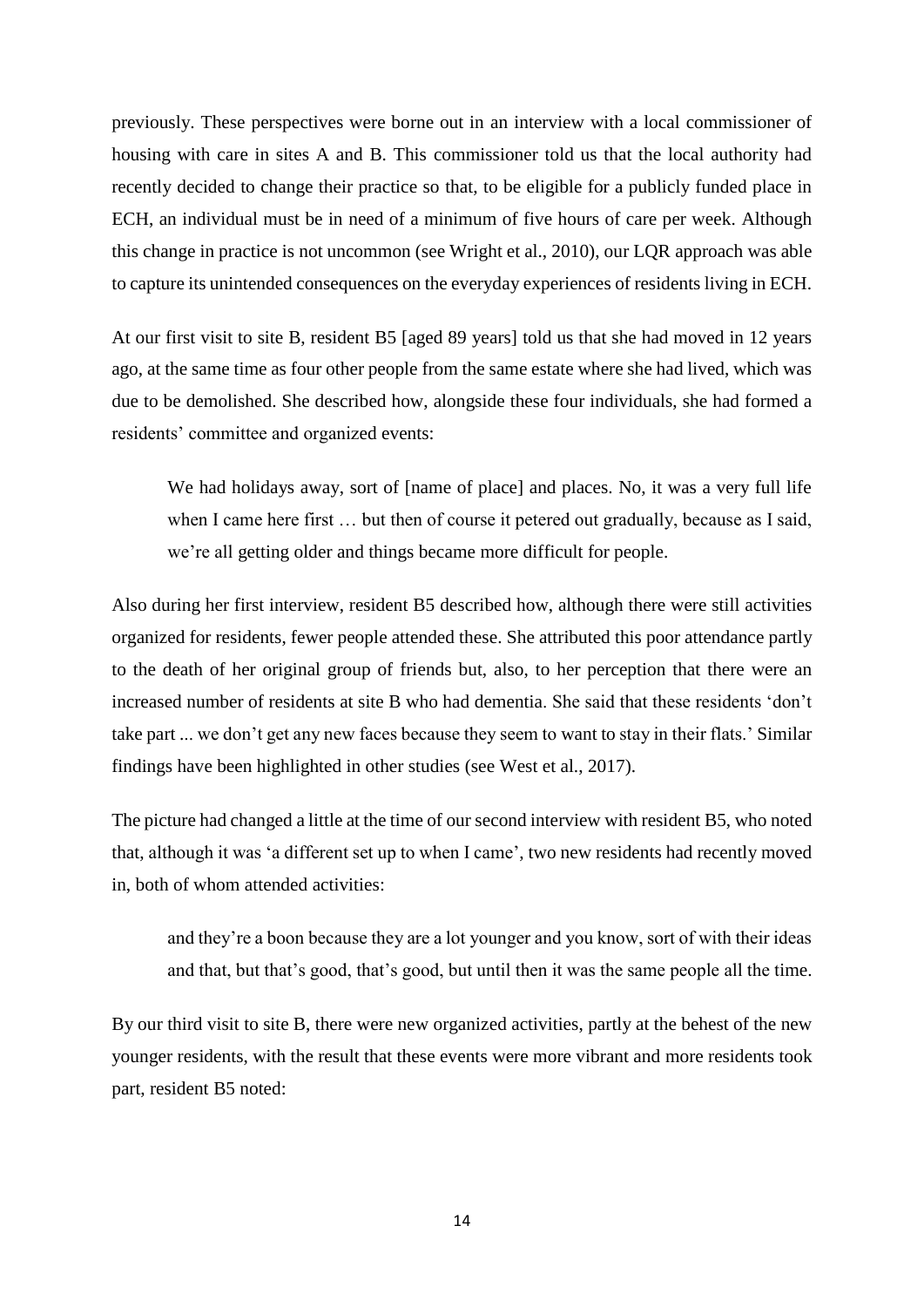We've had some younger people come in, big difference, you know but they seem to join in, more so than the older ones that come in … So yes, we got quite a few groups of things … So there's something going on most days.

The increase in organized social activities clearly had a positive impact on resident B5's wellbeing, she noted, 'so my time's really filled. I'm so pleased about it really… Yes, so I'm not moping or anything like that. I got plenty to do and see, so I don't know where the time goes sometimes.'

So, although all new publicly funded residents at site B were now required to have care needs, some new residents at the scheme were younger than existing residents which, for resident B5, had positively affected the scheme's community. Adopting a longitudinal approach allowed us to explore how the residents' relationships and social life within the four sites waxed and waned over time and affected individual residents' wellbeing.

Participants from across the four sites reflected on their changing relationships with other residents. Some focused on their experiences of moving into ECH and meeting new neighbours. At site D, a new extension had opened shortly before our research began and an influx of newer residents had an impact on social relationships. At the first round, resident D8 [aged 87 and had lived in ECH for eight months] told us he did not know many of the wellestablished residents, but he had come to know some of those who had recently moved in who were 'possibly a bit younger overall and I'm very young in my ways.' At our second visit, resident D8 told us:

It's always a bit hard work when you first come to a place you don't know anybody and I think I said last time it's the new people I've got friendly with rather than the people who have been here a long time. They tend to stick to themselves, their little groups when they're eating and so on and I never manage to merge with any of them when I've tried sitting on different tables and didn't get much of a response, but I've done much better with people that moved in at the same time as I did.

By our third visit this resident thought that integration between residents living in the new and older parts of the scheme had improved. He went on to describe that the problems of integration were accentuated by the layout of the building, with the new apartments quite a long way from the main social spaces but he also said 'I think there's partly an age thing in it. Most of the new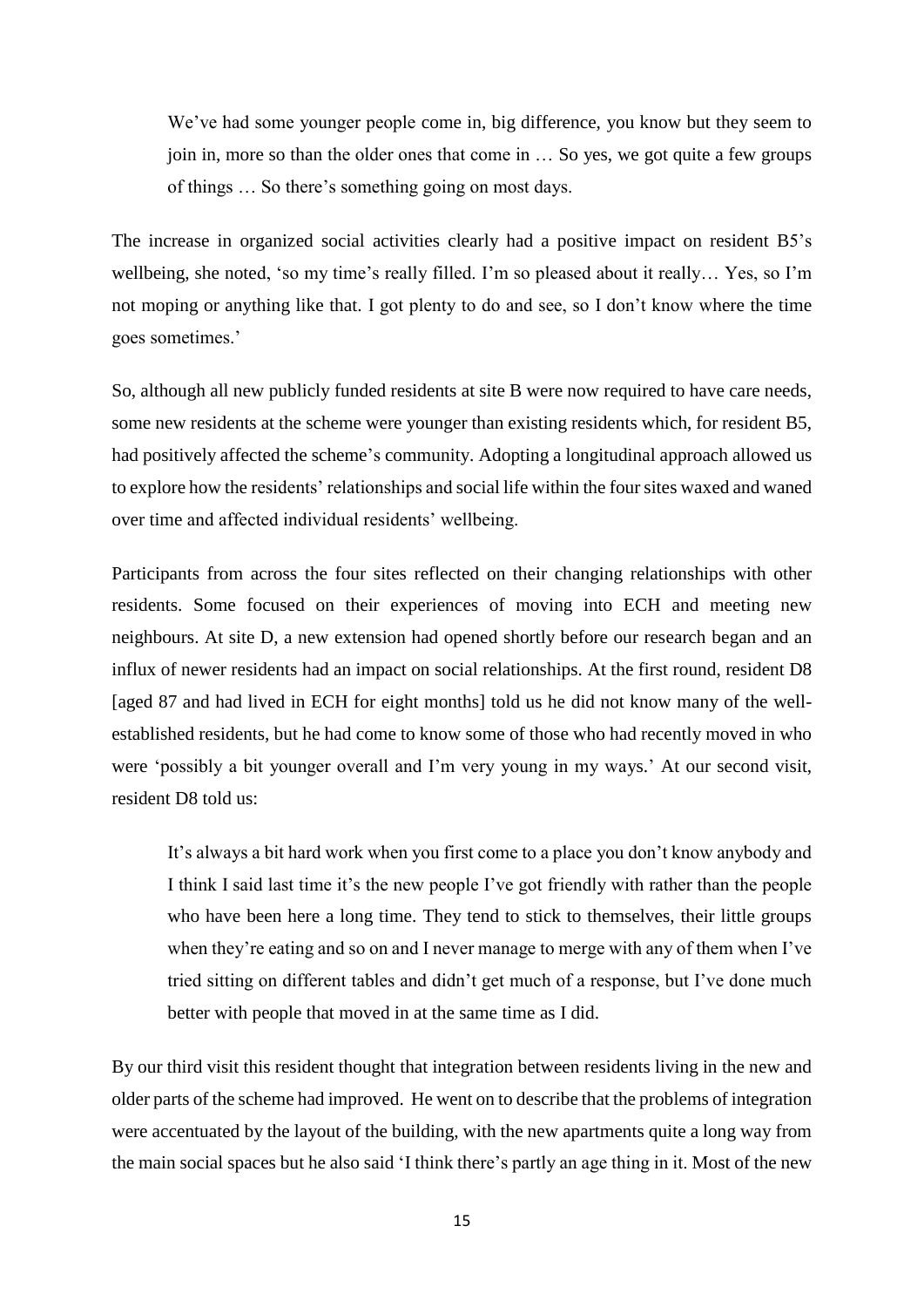people are probably a bit younger than the ones who've been here a long time, and they've got more energy to do things.'

#### **Organisational changes**

The impact of changes in the wider national and local policy contexts were evident in the data we obtained from interviews. For example, residents and staff referred to the higher levels of need of incoming residents, reinforcing evidence from previous studies of ECH and residential care homes (see for example West et al., 2017). Policies in England have tended to emphasise keeping people in their own homes for as long as possible and this has led to higher levels of disability among care home residents. At the same time, there has been a knock-on effect on ECH, which now accepts fewer people who are able to manage with minimal levels of care and support. As our LQR approach was able to highlight, such developments have an impact on the experiences of residents living in ECH.

Organisational changes were evident at all four sites and, not surprisingly, residents reflected upon these changes over the course of the study. The longitudinal nature of the study enabled us to follow participants' feelings over time, capturing how change was unsettling for many residents. As in previous research (Netten, Darton, Baumker & Callaghan, 2011), in three of the sites new managers and care workers were appointed and residents talked about their feelings as they anticipated and lived through these changes. When we first visited site A, the manager had been in post for less than one year and residents felt that she was still finding her feet, with several remarking that she wasn't very communicative or receptive to suggestions from residents. By the time of our second round of interviews, site A's manager had left and a new manager had been appointed. Residents were hopeful that this new manager would be more approachable than her predecessor and listen to their complaints, one of which concerned a lack of social activities. Resident A5, for example, said:

I hope the new manager is going to be a bit better than the old one, because the old one wasn't much with us … But this one seems to be, she come and sat with us a couple of times and I've chatted with her. And I hope she's going to pick-up the complaints we got.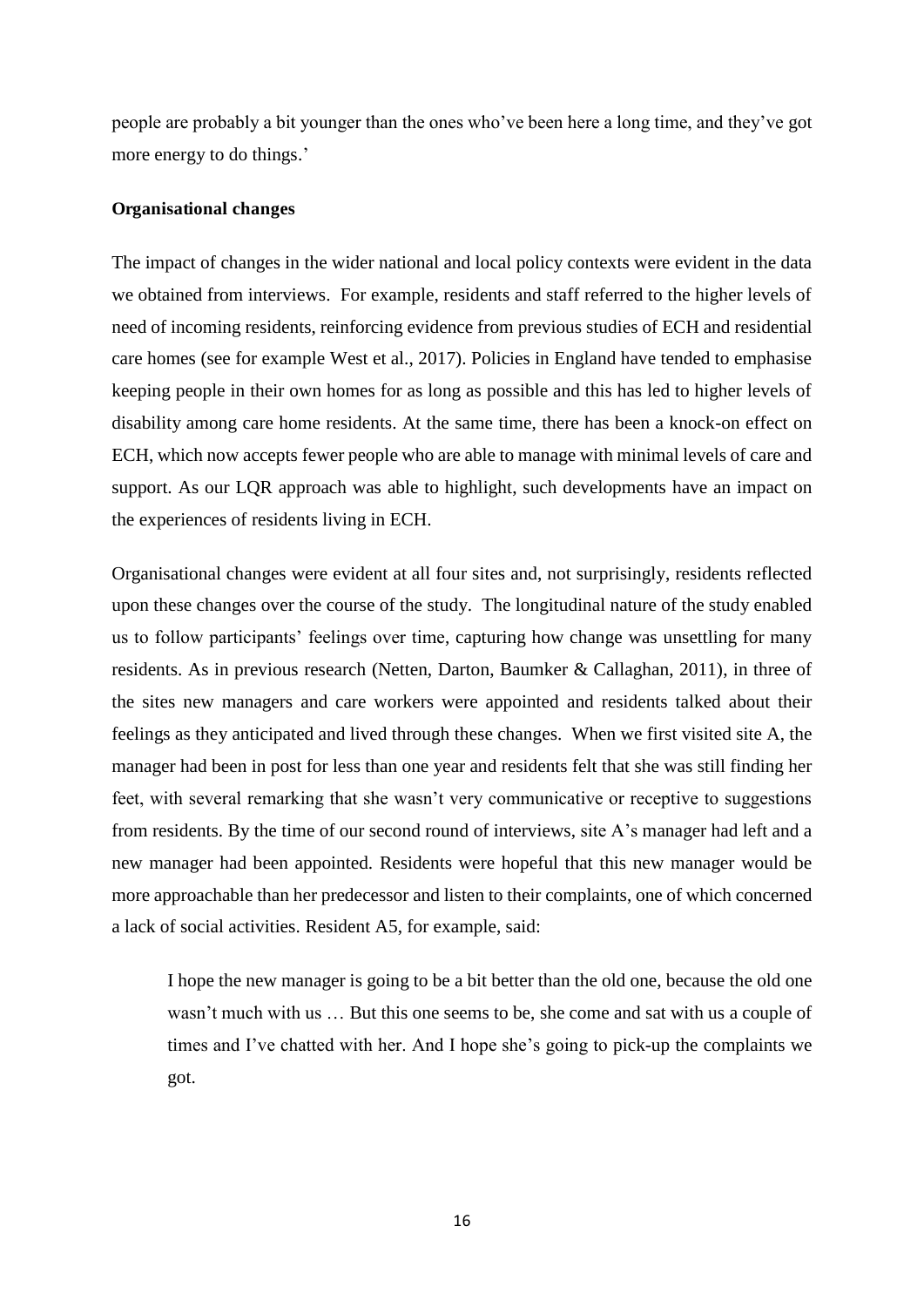During our third visit to site A, resident A5 said '[name of manager] is trying hard to get things going.' The new manager had begun arranging events, such as a Halloween party, and there was talk of a new 'activities champion' being appointed. At our final visit, resident A5 said:

When you've got three different managers in a short time you've got to go with the flow as I say, you know like I've got to get used to her and she's got to get used to us like. She's different. Totally different but she is doing big changes to the building and she's brightening things up. I admire her for that.

Changes in management could prove very unsettling for ECH residents, particularly when managers had been in post for a long time and were well regarded. During our third visit to site D we learnt that the manager, who had been in post for several years and was very popular amongst residents for her friendliness and professionalism, was leaving. Anticipating this change was troubling for many residents. As resident D12 said 'We are losing [name] of course, she's leaving at the end of the year. I shall miss her because with [name] as a manager your problem is her problem.' Resident D1, who had been living in the scheme for just over a year by that stage, was very apprehensive, she said:

I dread her going. It's very unsettling when some of the main people you know go … It's just not like just sort of one of the carers or one of the cleaners or someone like that going. But when it's one of the managers who's the head of this place … then it can make a lot of difference to a place can't it?

At our final visit, site D's new manager was settling in, but residents were finding it hard to get used to her and were inevitably making comparisons between her and her predecessor. For example, resident D5 said 'She doesn't speak to anyone, and we are all complaining … she won't even say good morning, good afternoon, she'll walk straight by you.'

At sites A, C, and D, it was changes in management that prompted residents to reflect on the importance of certain managerial practices and styles in promoting positive experiences of ECH. Similar comments were made by residents in relation to care staff at all sites. Our ability to gather this important data with regard to the impact of staff changes on residents' experiences of ECH was greatly enhanced by the LQR method. A single round of interviews at these schemes would not have yielded such detailed insight into how managerial approaches and organisational changes impact upon residents' experiences of ECH.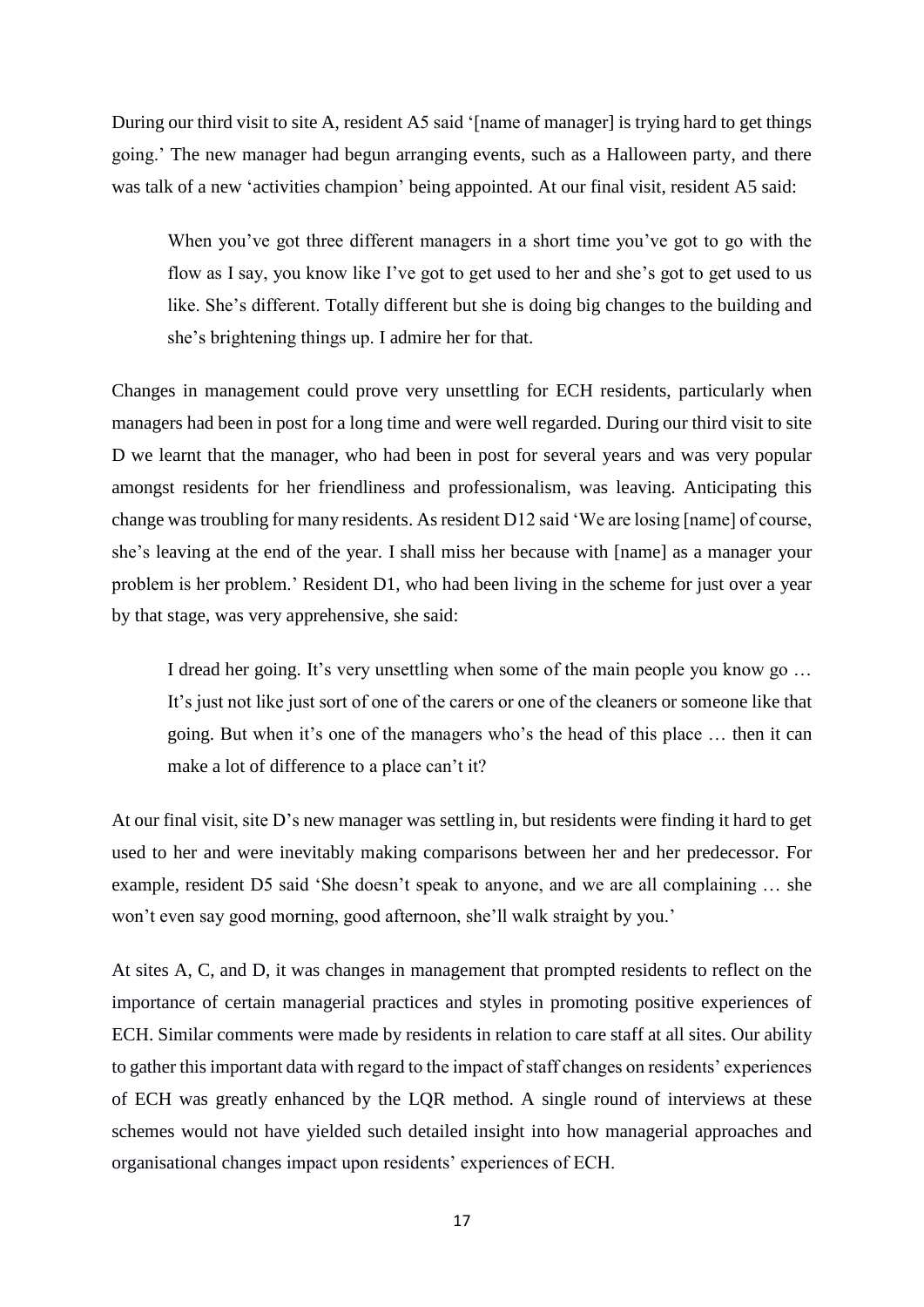#### **Discussion**

This study differs from previous studies of ECH in that the LQR design enhanced our understanding of how residents' health and needs for care fluctuated over an 18-month period. Additionally, we were able to explore how their experiences of living in ECH changed during this time, including the impact of changes in the organisational context. The findings of this study reflect the precarious position that older people are in when their need for care and support increases and how practices of care can either exacerbate a sense of precariousness or provide a sense of security (Grenier, Lloyd and Phillipson, 2017). The findings also demonstrate how changes in local ECH eligibility policy were impacting not just on the mix of residents but also on their experience of communal life. Indeed, the findings from this study suggest that contemporary conditions make it harder to promote a sense of security in ECH.

Using a LQR approach allowed us to explore how flexible care and support services were in practice. We were able to demonstrate how changes in need for care and support, on a temporary or permanent basis, were responded to. Across the study, residents were appreciative of ECH's flexibility, indeed it was often the reason why they chose to enter ECH in the first place. In addition, our LQR approach allowed us to explore the ways in which some residents proactively managed the care and support they received. For example, choosing to stop having additional support to clean their apartment in favour of having more care or making the decision to end their contract with an external agency in favour of using the on-site care team. In this sense, we got a much better appreciation of how care needs are negotiated and responded to within ECH over time.

Like all social settings, ECH schemes are not static entities and our study was able to explore the perceived impact of some organisational changes that happened during our fieldwork. For example, resident interviews explored some of the tensions resulting from the changing nature of the 'balance of care' within ECH. Significantly, we were able to explore residents' perceptions of the impact which new residents, often with higher and more complex needs, had upon the communal life of the schemes.

Over the course of the 18-month study, participants placed an increasing emphasis on how changes in resident mix had impacted upon participation in social activities. Like previous research (Shaw, West, Hagger, & Holland, 2016), this study illustrates the significance attached to the social activities organized for residents within ECH settings. It also demonstrates how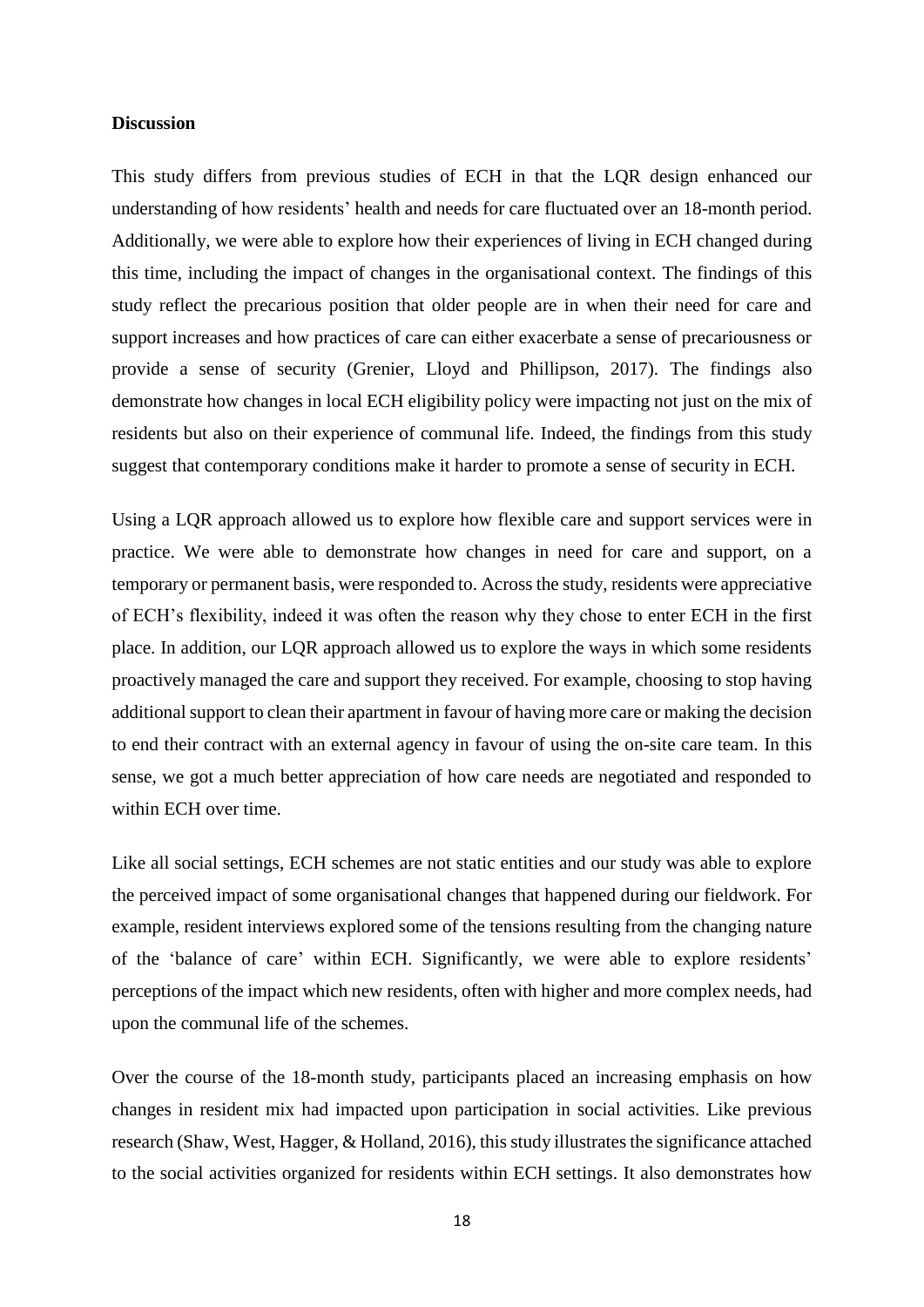changes in the frequency of social activities often reflect changes to the organisational context, for example the availability of funding to support activities, the availability of someone to organize events and whether there are residents willing and able to take part in them. Additionally, examining the perspectives of residents longitudinally revealed that relationships between residents in ECH take time to build, as they do in any setting. New residents, with or without care needs, may require time to adjust to their new environments before they engage with social activities. Many residents also experience the loss of friendships as their neighbours move to other settings, become unwell, or die. These changes demonstrate the significance of a lifecourse approach to understanding friendships, both the loss of old friends as well as the advent of new friendships. Taken together, these factors suggest that, over time, the nature of social life within ECH ebbs and flows and that these changes are part of the 'life' of ECH. Consequently, there is a need for dynamic management within ECH, including the capacity for managers to intervene at specific moments to bolster social activities and/or networks, particularly during periods when the resident mix has changed. Our findings also suggest that there is a need for managers to ensure that new residents, as well as existing residents, have a 'realistic picture of the diversity of need that is being catered for and periodically reminding existing residents of that fact' (West et al., 2017, p.1889).

#### Methodological considerations

While this study demonstrates the value that LQR can bring to research in social care settings, we did encounter some challenges. For example, at the specialist dementia setting, not only did we struggle to recruit sufficient residents who were able to communicate their consent to take part in the research but, over the course of the interviews, three residents were withdrawn from the study due to an inability to communicate that they wanted to take part, two died and one chose to withdraw. In addition, the quality of qualitative data collected in interviews with the remaining participants in this setting diminished over successive rounds, leading the interviewers to adopt a more informal style of interview, focusing on key questions as a means to enhance engagement while reducing any potential burden. These challenges do not negate the importance of using LQR with people who have dementia but, rather, suggest the need for reflexivity, flexibility, adequate resources and innovation on the part of researchers (McKeown, Clarke, Ingleton, & Repper, 2010) as well as the need for continuous engagement with managers, care workers and/or families to establish participants' usual level of wellbeing and, in turn, their basis for consent (Dewing 2008).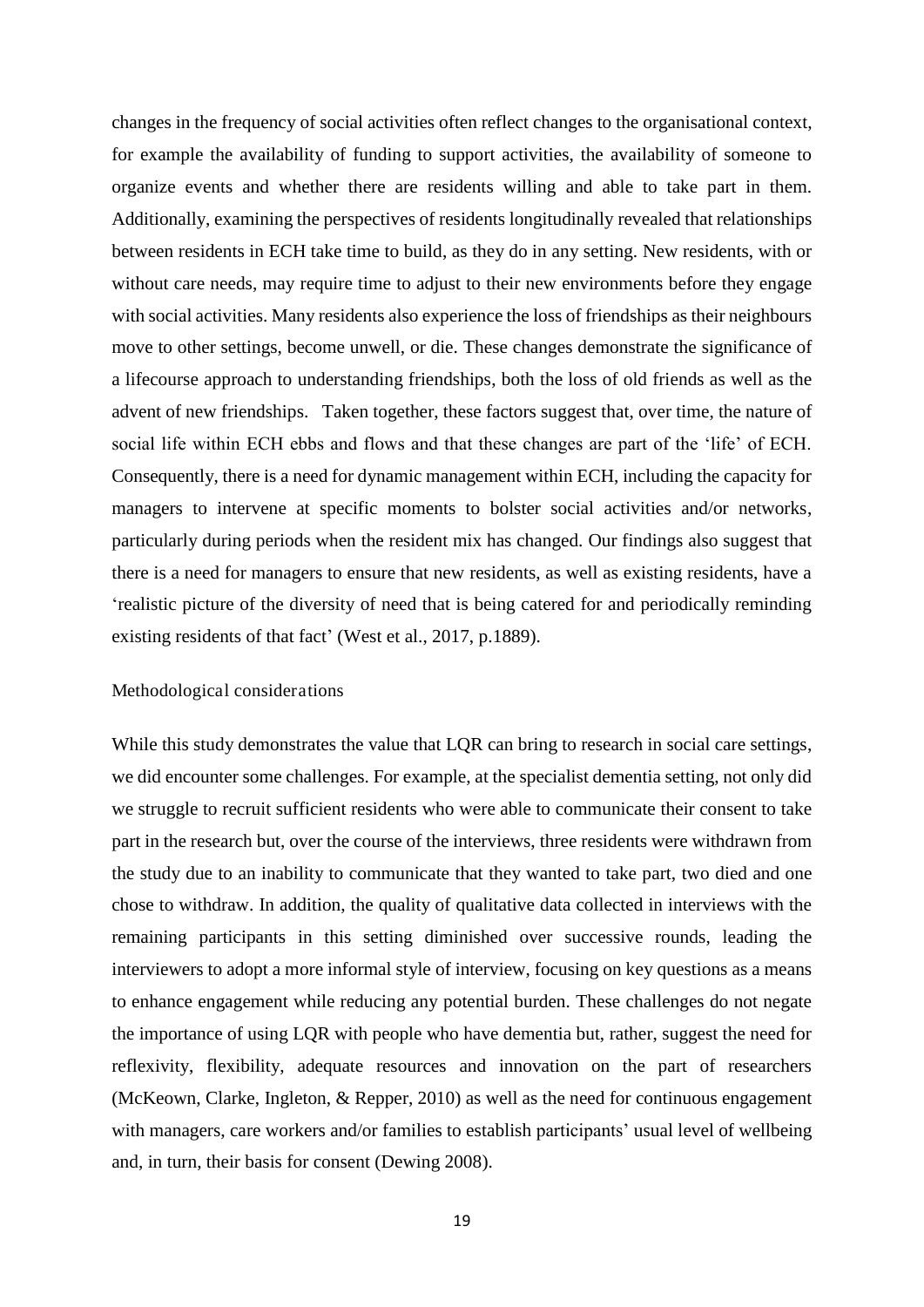As in previous studies, the on-going relationship built up between participants and individual researchers during a longitudinal study presented some ethical challenges (Calman et al., 2013). Building rapport is key to any research encounter but, in LQR particularly, there is a fine balance between building a sufficiently trusting relationship that supports repeat in-depth interviews and participants mistaking the research encounter for on-going friendship. In this study, we kept in contact with participants between interviews by sending a thank you card and/or a Christmas card to each participant after each round and kept in email contact with each scheme, but we did not make contact with participants in any other way. Additionally, the ending of LQR has to be negotiated sensitively. In our final interviews, we reminded participants that this was the last time that we would be speaking to them individually, although we would return to the scheme to tell them what we found out.

Finally, Thomson reminds us of the significance of 'perspective' in our analysis of longitudinal data and 'the lack of analytic closure and the significance of the position in time and space from where the interpretation of a particular case is made' (Thomson, 2007, p.572). This is an important reminder that, in our efforts to fully understand ECH, we must be reflexive about how our participants' accounts and, likewise, our own interpretations of them are situated in a particular context. This is, perhaps, more pertinent given that this piece of LQR took place during a period of relentless economic and political pressure on adult social care and an increasing demand on health and care services. While these pressures may well have affected the experiences of individual residents, they also had an impact on the organisational context, particularly in those schemes that were home to a high number of publicly funded residents. Using an LQR approach allowed us to explore how these changes impacted upon the experiences and perspectives of residents over time.

#### Conclusion

This paper used data collected across four rounds of interviews with older people living in ECH to illustrate the benefits of using a LQR approach to understand residents' own experiences of their changing care needs, as well as their experiences of changes within the schemes in which they lived. The approach was not without difficulty, particularly in respect of its use with people living with dementia, as well as in terms of the management of boundaries in the relationships built up with individual participants. However, despite these challenges, this paper demonstrates the detailed nature of the longitudinal data which we collected: data that supports a more nuanced understanding of the experiences of residents living in ECH. Using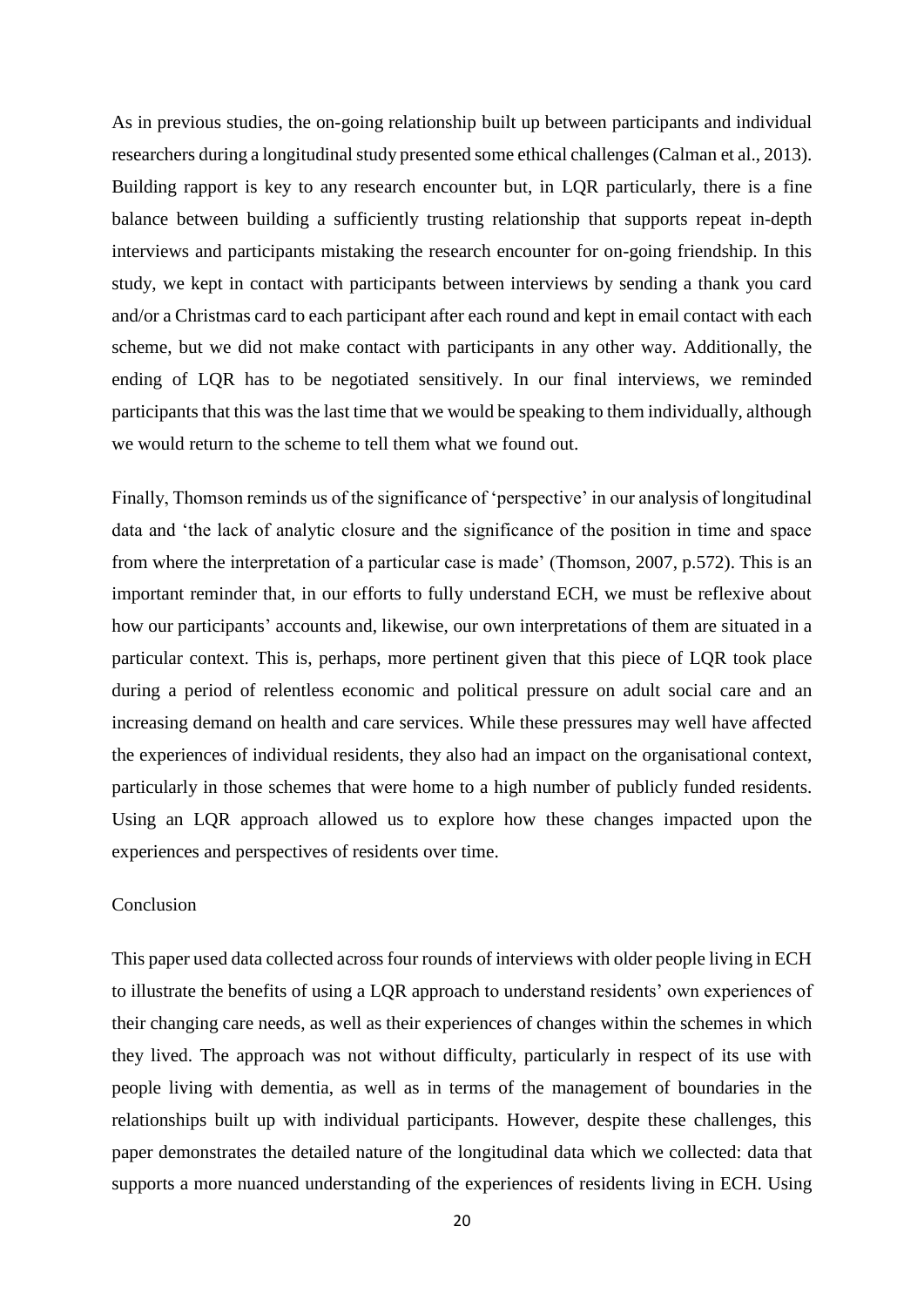LQR techniques has supported the emergence of a more dynamic picture of ECH which complements and reinforces existing literature in this field.

#### **Declaration of interest statement**

This article presents independent research funded by the NIHR School for Social Care Research. The views expressed in this publication are those of the authors and not necessarily those of the NIHR School for Social Care Research or the Department of Health and Social Care, NIHR or NHS.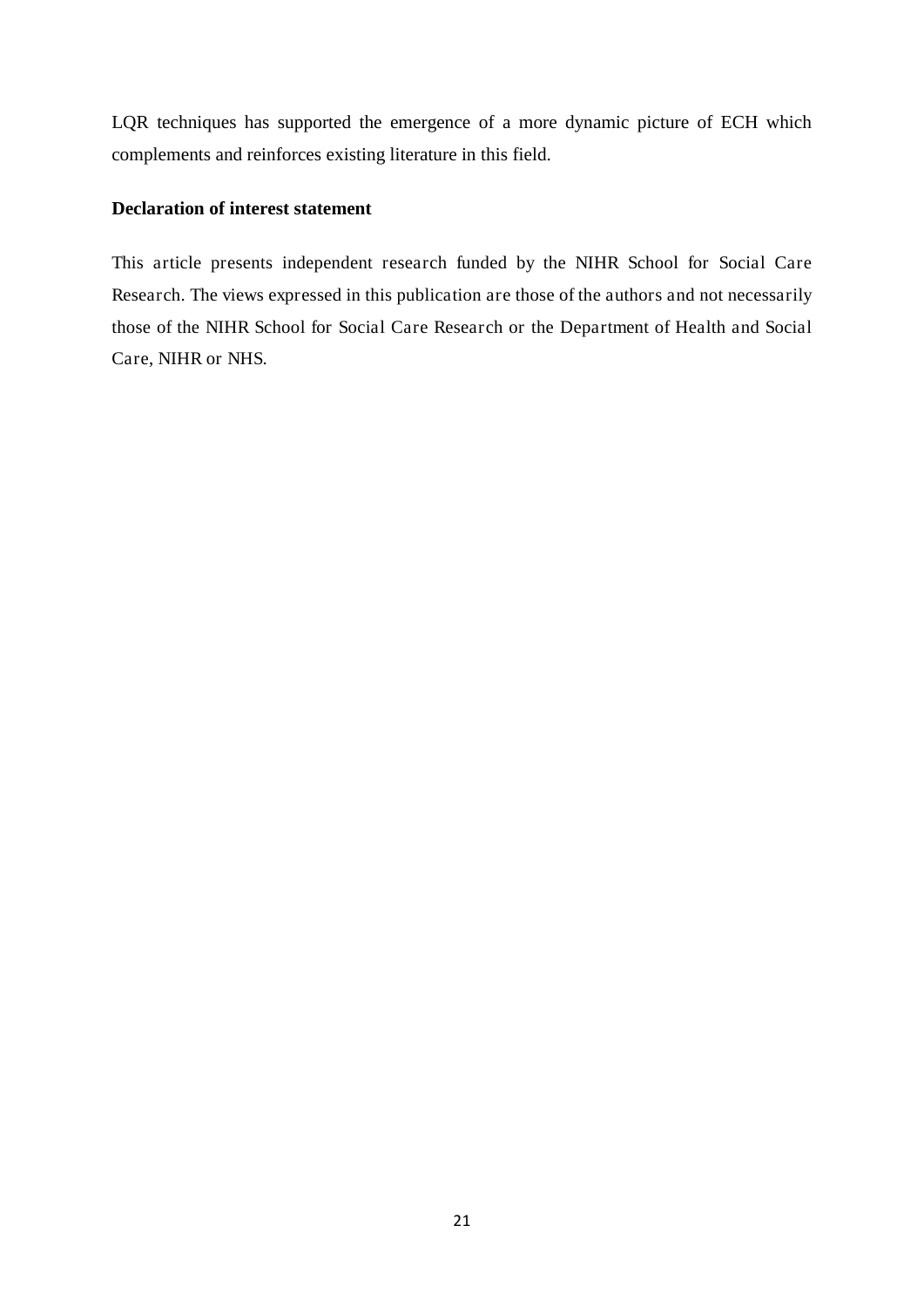#### **References**

Atkinson, T., Evans, S., Darton, R., Cameron, A., Porteus, J., & Smith, R. (2014). Creating the asset base: A review of literature and policy on housing with care. Housing Care and Support, 17(1), 16-25.

Baker, T. (2002). An evaluation of an extracare scheme: Runnymede Court, Estover, Plymouth. Staines: Hanover Housing Association.

Bligh, J., Cairncross, L., & Porteus, J. (2015). Housing and adult social care. London: NIHR SSCR.

Callaghan, L., Netten, A., & Darton, R. (2009). The Development of Social Well-being in New Extra Care Housing Schemes, York: JRF

Callaghan, L., & Towers, A.M. (2014). Feeling in control: comparing older people's experiences in different care settings. Ageing & Society, 34, 1427-1451.

Calman, L., Brunton, L., & Molassiotis, A. (2013). Developing longitudinal qualitative designs: lessons learned and recommendations for health services research. BMC Medical Research Methodology, 13(1), 14.

Corden, A., & Millar, J. (2007a). Qualitative longitudinal research for social policy: Introduction to themed section. Social Policy & Society, 6, 529-532.

Corden, A., & Millar, J. (2007b). Time and change: A review of the qualitative longitudinal research literature for social policy. Social Policy & Society, 6, 583-592.

Dannefer, D., & Stettersten, R.A. (2010). The study of the life course: Implications for social gerontology. The SAGE handbook of social gerontology. London: Sage.

Darton, R., Bäumker, T., Callaghan, L., Holder, J., Netten, A., & Towers, A-M. (2012). The characteristics of residents in extra care housing and care homes in England. Health and Social Care in the Community, 20(1), 87-96.

Department of Health. (2010). A vision for adult social care: Capable communities and active citizens. London: Department of Health.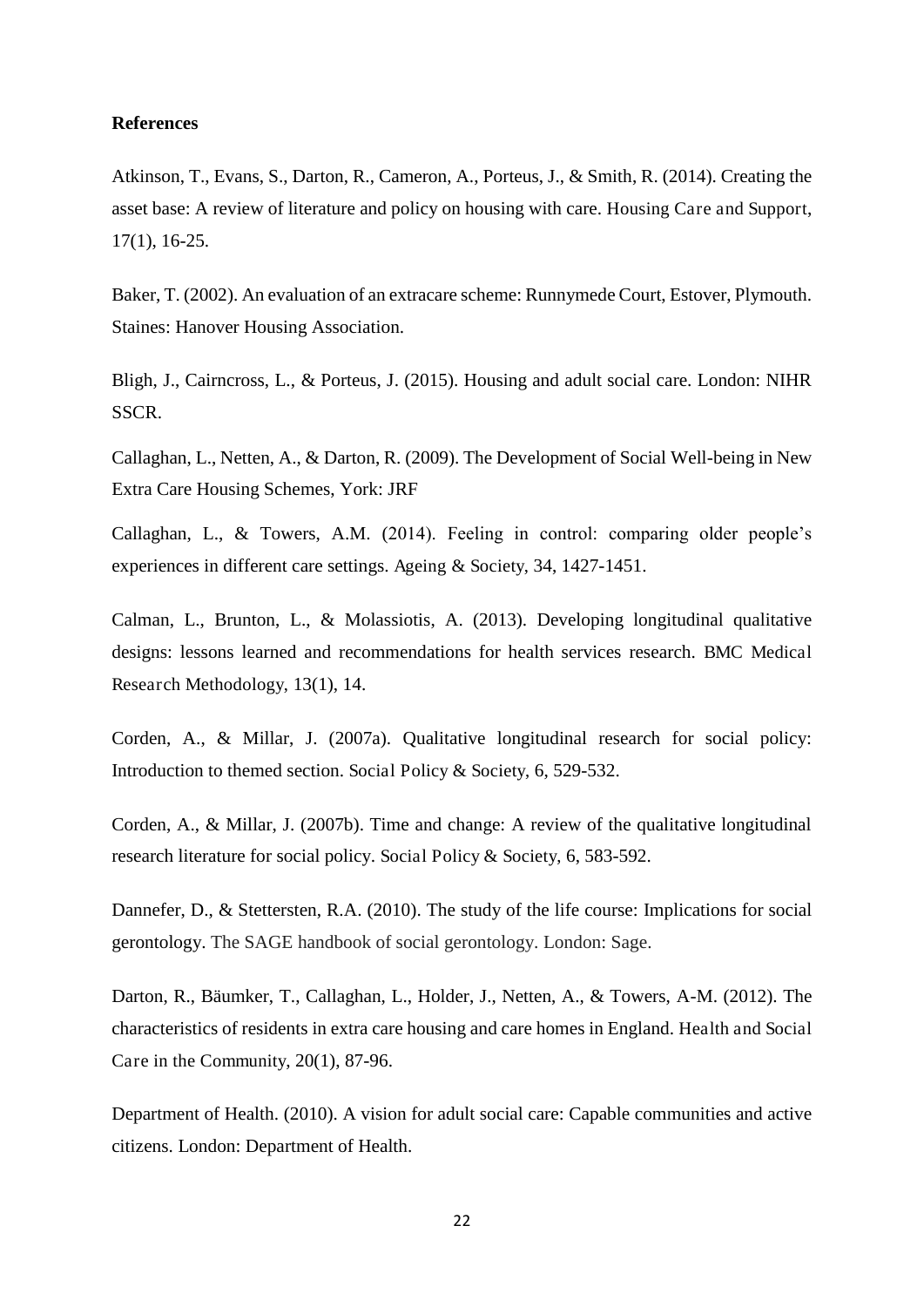HM Government. (2014). Care Act 2014, Chapter 23, Norwich: The Stationery Office, Part 1 Section 3(5-7).

Dewing, J. (2008). Process consent and research with older persons living with dementia. Association of Research Ethics Journal. 4(2), 59-64.

Evans, S., Atkinson, T., Darton, R., Cameron, A., Netten, A., Smith, R. & Porteus, J. (2017). A community hub approach to older people's housing. Quality in Ageing and Older Adults, 18(1), 20-32.

Grenier, A. (2012) Transitions and the Lifecourse: challenging the constructions of 'growing old'. Bristol, The Policy Press

Haraven, T.K., & Adams, K.J. (1982). Aging and life course transitions: an interdisciplinary perspective. New York: Guilford Press.

Holland, C., Carter, M., Cooke, R., Leask, G., Powell, R., Shaw, R., & West, K. (2015). Collaborative research between Aston Research Centre for Healthy Ageing (ARCHA) and the ExtraCare Charitable Trust. Retrieved from Aston University website: www.aston.ac.uk/EasySiteWeb/GatewayLink.aspx?alId=245545

King's Fund. (2014). Ageing population: Time to think differently. London: King's Fund.

LaingBuisson. (2016). Extra care and retirement communities UK market report (14th ed.). London: LaingBuisson.

Lloyd, L., Calnan, M., Cameron, A., Seymour, J., & Smith, R. (2014). Identity in the fourth age: Perseverance, adaptation and maintaining dignity. Ageing & Society, 34(1), 1-19.

Lloyd, L., Calnan, M., Cameron, A., Seymour, J., Smith, R., & White, K. (2017). Older people's perspectives on dignity: The benefits and challenges of a qualitative longitudinal approach to researching experiences of later life. International Journal of Social Research Methodology, 20, 647-658.

McKeown, J., Clarke, A., Ingleton, C., & Repper, J. (2010). Actively involving people with dementia in qualitative research. Journal of Clinical Nursing, 19, 1935-1943.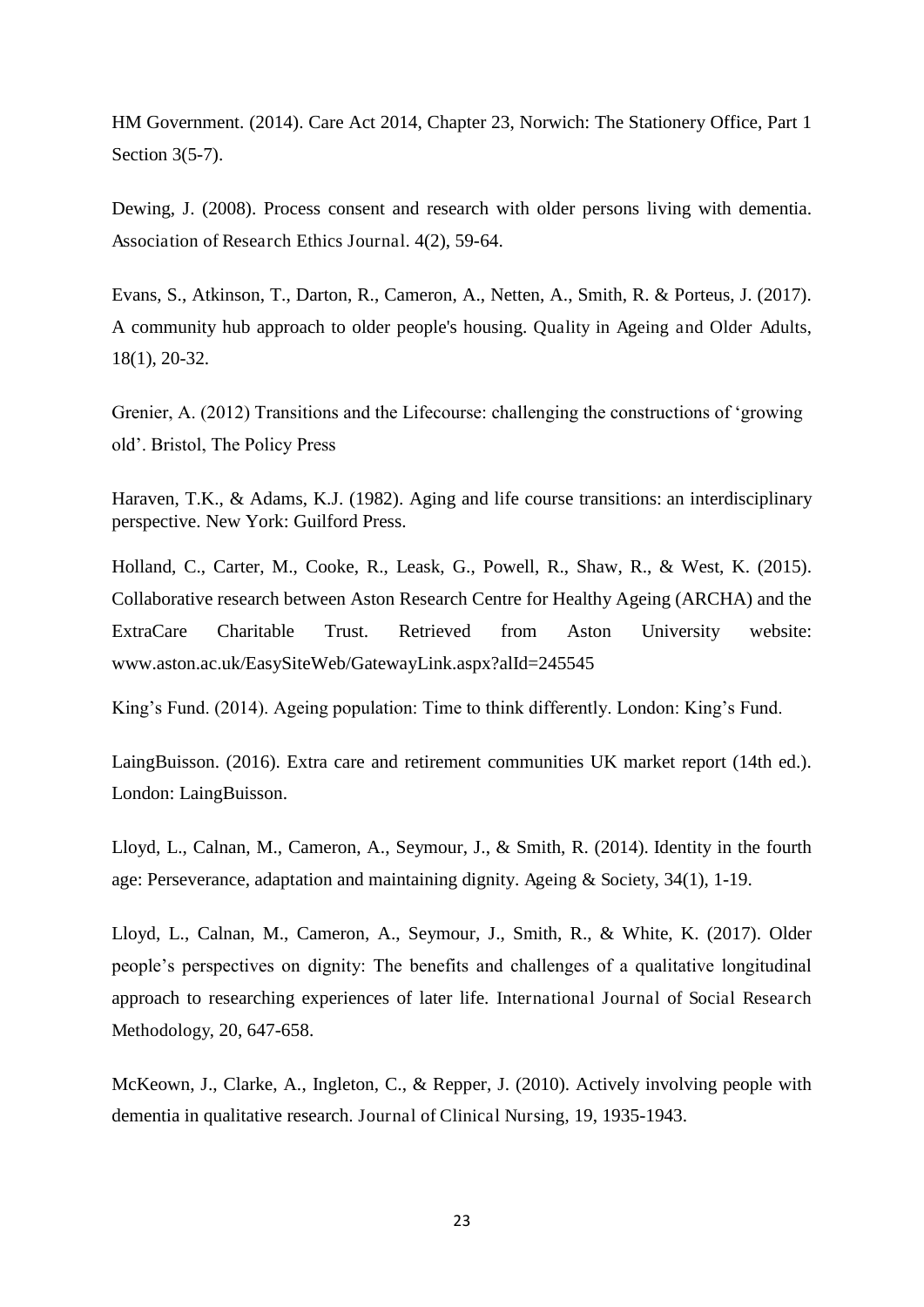Mody, L., Miller, D.K., McGloin, J.M., Freeman, M., Marcantonio, E.R., Magaziner, J., & Studenski, S. (2008). Recruitment and retention of older adults in aging research. Journal of the American Geriatrics Society, 56, 2340-2348.

Netten, A., Darton, R., Bäumker, T., & Callaghan, L. (2011). Improving housing with care choices for older people: An evaluation of extra care housing. Canterbury: Personal Social Services Research Unit, University of Kent.

Neale, B., & Flowerdew, J. (2003). Time, texture and childhood: The contours of longitudinal qualitative research. International Journal of Social Research Methodology, 6(3)189-199.

Shaw, R.L., West, K., Hagger, B., & Holland, C.A. (2016). Living well to the end: A phenomenological analysis of life in extra care housing. International Journal of Qualitative Studies on Health and Well-Being, 11, 31100.

Thomson, R. (2007). The qualitative longitudinal case history: Practical, methodological and ethical reflections. Social Policy & Society, 6, 571-582.

West, K., Shaw, R., Hagger, B., & Holland, C. (2017). Enjoying the third age! Discourse, identity and liminality in extra-care communities. Ageing & Society, 37, 1874-1897.

Wright, F., Tinker, A., Mayagoitia, R., Hanson, J., Wojgani, H., & Holmans, A. (2010). What is the 'extra' in extra care housing? British Journal of Social Work, 40, 2239-2254.

Yeandle, S. (2016). From provider to enabler of care? Reconfiguring local authority support for older people and carers in Leeds, 2008 to 2013. Journal of social service research, 42(2) 218-232.